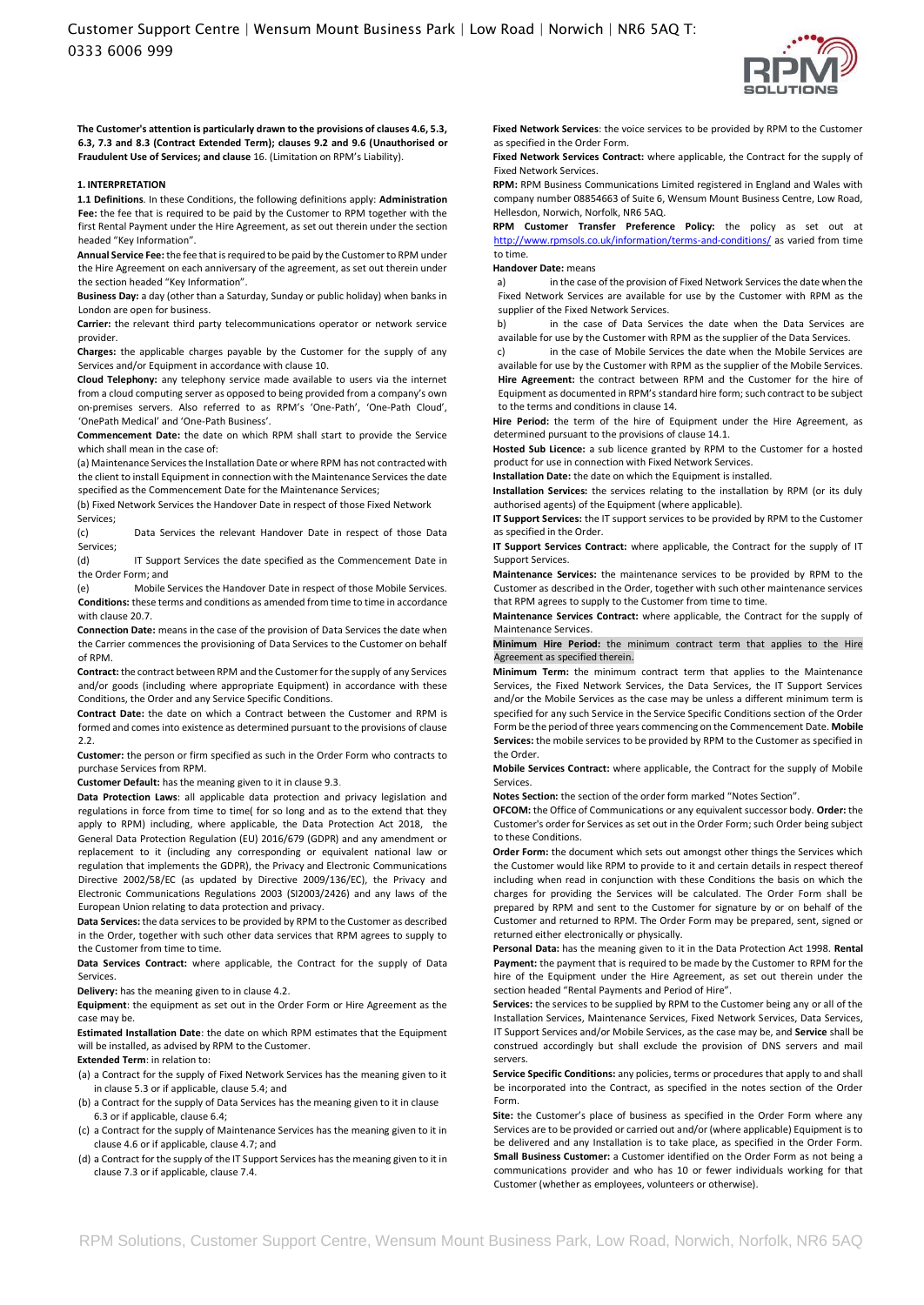

**Specification:** the description or specification of the relevant Services and/or

Equipment provided in writing by RPM to the Customer as set out in the Order Form.<br> **Tariff:** The standard tariff as set out The standard tariff as set out

a[t http://www.rpmsols.co.uk/information/terms-and-conditions/](http://www.rpmsols.co.uk/information/terms-and-conditions/) [an](http://www.rpmsols.co.uk/information/terms-and-conditions/)d as varied in the Notes Section of the Order Form for Fixed Network Services, Data Services and the IT Support Services as attached to the Order Form and as amended or notified to the Customer from time to time.

**VOIP:** Voice Over Internet Protocol being the use of the internet as the transmission medium for telephone calls by digital means (rather than the traditional telephone system based on copper wires carrying analogue data). **1.2 Construction**. In these Conditions, the following rules apply:

(a) a **person** includes a natural person, corporate or unincorporated body (whether or not having separate legal personality);

(b) a reference to a party includes its personal representatives, successors or permitted assigns;

(c) a reference to a statute or statutory provision is a reference to such statute or statutory provision as amended or re-enacted. A reference to a statute or statutory provision includes any subordinate legislation made under that statute or statutory provision, as amended or re-enacted;

(a) any phrase introduced by the terms **including**, **include**, **in particular** or any similar expression, shall be construed as illustrative and shall not limit the sense of the words preceding those terms; and

(b) a reference to **writing** or **written** includes e-mails but excludes faxes. **2. BASIS OF CONTRACT** 

2.1 The sending of the Order Form by RPM to the customer constitutes an offer by RPM to the Customer to provide services and/or Equipment in accordance with these conditions, the Order and any service specific conditions ("the Offer"). The Offer may be withdrawn at any point by RPM prior to it being accepted by the Customer.

2.2 The offer shall be accepted and the Contract shall be formed and come into existence at the point when RPM receives the Order Form, either electronically or physically, duly signed (either electronically or physically) by or on behalf of the Customer at which point and on which date the Contract shall come into existence (subject where applicable to clauses 4.1, 5.6, 6.6 and 7.5. If RPM has not received the Order Form duly signed for or on behalf of the Customer within [12 months] from the date on which it is sent to by RPM to the Customer the offer to contract with the Customer shall be deemed to have been withdrawn unless otherwise agreed between RPM and the Customer.

2.3 The Contract constitutes the entire agreement between the parties. The Customer acknowledges that it has not relied on any statement, promise, representation, assurance or warranty made or given by or on behalf of RPM which is not set out in the Order Form, the Service Specific Conditions or the terms (or incorporated by reference in any of them).

2.4 Any samples, drawings, descriptive matter or advertising issued by RPM, and any descriptions or illustrations contained in RPM's catalogues or brochures, are issued or published for the sole purpose of giving an approximate idea of the services described in them. They shall not form part of the Contract nor have any contractual force.

2.5 These Conditions apply to the Contract to the exclusion of any other terms that the Customer seeks to impose or incorporate, or which are implied by trade, custom, practice or course of dealing. In the event of any conflict between these Conditions and any Service Specific Conditions, the Service Specific Conditions shall prevail. In the event of any conflict between these Conditions, any Service Specific Conditions and the Order Form, the Order Form will prevail in relation to that Service.

2.6 Any quotation given by RPM shall not constitute an offer and is only valid for a period of 20 Business Days from its date of issue.

2.7 The Customer warrants to RPM that it is entering into the Contract for the purpose of its business, trade or profession and not as a consumer.

2.8 Except for Installation Services that shall form part of a Contract for the supply of Equipment, each order for Maintenance Services, Data Services or Fixed Network Services shall be deemed to be a separate Contract (irrespective of whether more than one or all of them are included on the same Order Form).

2.9 To the extent that there is any failure or delay by RPM to supply one of the Services, that shall not entitle the Customer to terminate the Contract for the supply of any other Service or Services as the case may be (if any).

## **3. SUPPLY OF SERVICES**

3.1 RPM shall supply the Services to the Customer in accordance with the Contract in all material respects. In the event that the Order Form specifies: (a) the supply by RPM to the Customer of Equipment and Installation Services and/or

Maintenance Services, clause 4 of these Conditions shall also apply to the Contract; (b) the supply by RPM to the Customer of Fixed Network Services, clause 5 of these Conditions shall also apply to the Contract;

(c) the supply by RPM to the Customer of Data Services, clause 6 of these Conditions shall also apply to the Contract; and

(d) the supply by RPM to the Customer of IT Support Services, clause 7 of these Conditions shall also apply to the Contract.

3.2 RPM shall use all reasonable endeavours to deliver any Services on or by any date or dates specified in the Order Form, but any such dates shall be

estimates or for guidance only and time shall not be of the essence for the performance of the Services.

3.3 RPM shall have the right to make any changes to any Services which are necessary to comply with any applicable law or safety requirement, or which do not materially affect the nature or quality of the relevant Services. RPM shall notify the Customer of any such change.

3.4 RPM warrants to the Customer that the relevant Services will be provided using reasonable care and skill, subject to clauses 4, 5, 6 and 7 of these Conditions.

#### **4. TERMS APPLICABLE TO EQUIPMENT, INSTALLATION SERVICES AND MAINTENANCE SERVICES**

4.1 Any Order for Equipment is conditional on the availability of such Equipment prior to the Estimated Installation Date. RPM shall use reasonable endeavours to deliver the Equipment and supply the Installation Services with reasonable care and skill in accordance with the estimated period for delivery and installation. Installation within such period is not guaranteed and time shall not be of the essence.

4.2 Delivery of Equipment shall be deemed to take place when the relevant Equipment arrives at the Customer's Site (prior to unloading or unpacking) as specified in the Order (**Delivery**) (and **Delivered** shall be construed accordingly). In relation to Delivery of any Equipment:

(a) the Customer shall be responsible for checking that all details specified in the Order are correct;

(b) if the Customer fails to take Delivery of any Equipment within 10 Business Days of RPM notifying the Customer that the Equipment is capable of being delivered, the Equipment shall be deemed to have been Delivered in accordance with the Contract and the Equipment shall be at the risk of the Customer and thereafter clause 4.3 shall apply to the Equipment;

(c) if any Equipment is to be Delivered in instalments, any delay in the Delivery of one instalment shall not entitle the Customer to reject the other instalments or to terminate the Contract; and

(d) the risk in any Equipment shall pass to the Customer on Delivery (or deemed Delivery in accordance with clause 4.2(b) and the Customer shall be responsible for insuring the Equipment from that time.

4.3 Notwithstanding clause 4.2(d), ownership of any Equipment contracted to be purchased by the Customer shall not pass to the Customer until such time as the Customer has paid to RPM all sums due for the Equipment and the Installation Services. Unless and until ownership of the Equipment passes to the Customer (if at all), the Customer shall:

(a) not remove, deface or obscure any identifying mark on or relating to the Equipment;

(b) maintain (except where RPM is also at the time supplying Maintenance Services) the Equipment in satisfactory condition and insured it against all risks for its full price from the date of Delivery or deemed Delivery;

(c) not lease, charge or otherwise encumber the Equipment;

(d) not remove the Equipment from the Site without RPM's prior written consent;

4.4 If the Equipment is leased or rented to the Customer the Customer shall:- (a) return the Equipment at the Customer's cost to RPM immediately on request at the end of the lease or agreement; and

(b) permit RPM or its agents to enter any premises of the Customer or of any third party where the Equipment is located in order to recover it.

4.5 If the Customer is in breach of the Contract the Customer shall return the Equipment at the Customer's cost to RPM immediately on request and permit RPM or its agents to enter any premises of the Customer or of any third party where the Equipment is located in order to recover it.

4.6 Subject to clause 2.2, supply of the Maintenance Services shall commence on the Commencement Date and shall continue for the Minimum Term and thereafter the Maintenance Services Contract shall automatically extend for three years (Extended Term) at the end of the Minimum Term and at the end of each Extended Term. A party may give notice in writing to the other party no later than 90 working days before the end of the Minimum Term or the relevant Extended Term, to terminate the Maintenance Services Contract at the end of the Minimum Term or the relevant Extended Term, as the case may be.

4.7 If for any reason clause 4.6 is deemed to be unreasonable and unenforceable by way of a final court judgment then this clause 4.7 shall apply. Subject to clause 2.2, supply of the Maintenance Services shall commence on the Commencement Date and shall continue for the Minimum Term and thereafter the Maintenance Services Contract shall automatically extend for 12 calendar months (Extended Term) at the end of the Minimum Term and at the end of each Extended Term. A party may give notice in writing to the other party no later than 90 working days before the end of the Minimum Term or the relevant Extended Term, to terminate the Maintenance Services Contract at the end of the Minimum Term or the relevant Extended Term, as the case may be.

4.8 The Maintenance Services shall only be supplied by RPM in relation to the Equipment and to any other equipment agreed by RPM in writing from time to time. Unless agreed otherwise in writing by RPM shall supply the Maintenance Services in accordance with the Maintenance Service Levels (a copy of which is available at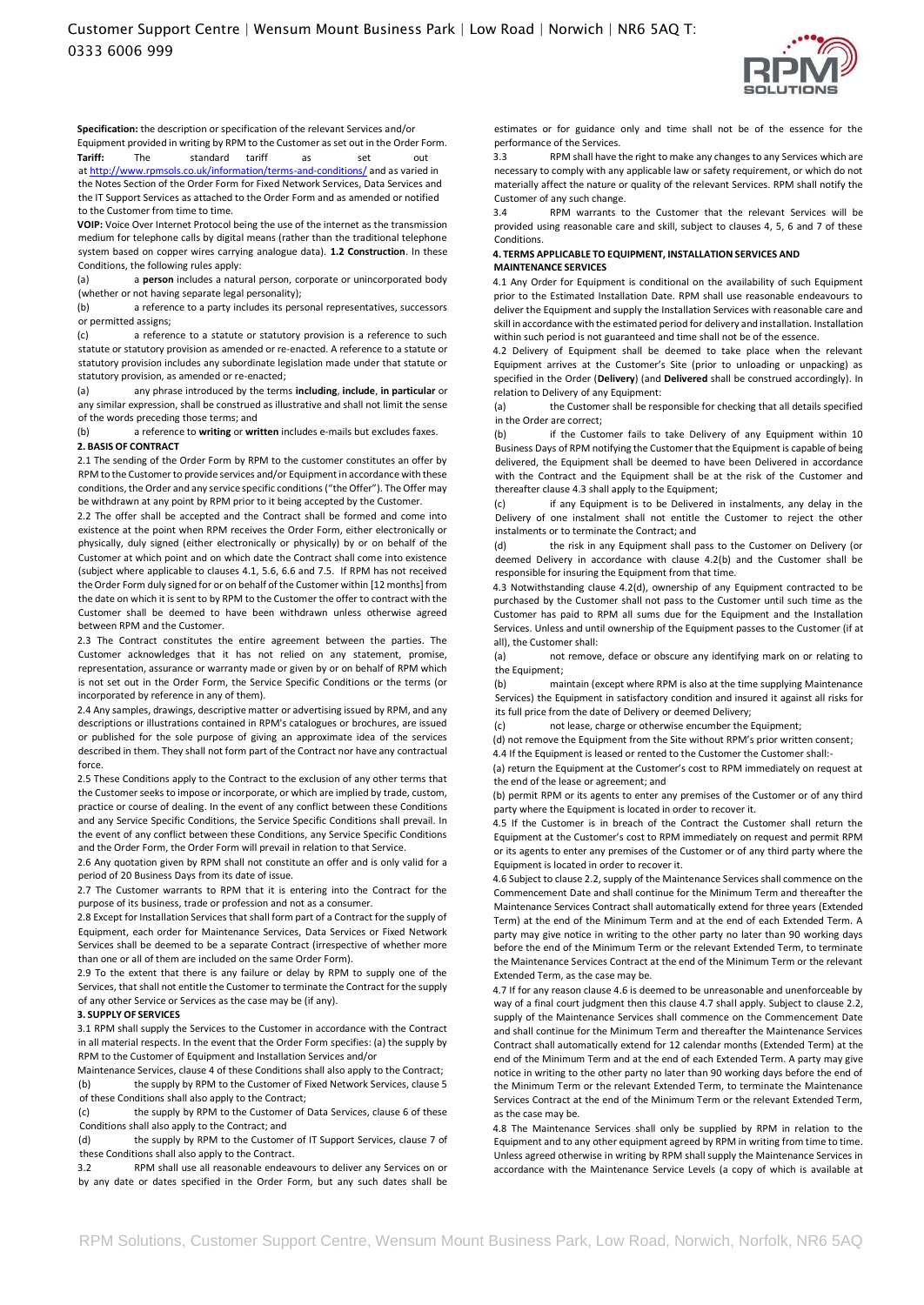

[http://www.rpmsols.co.uk/information/terms-and-conditions/\) a](http://www.rpmsols.co.uk/information/terms-and-conditions/)s amended from time to time.

4.9 The Maintenance Services shall not include or be deemed to include repair or maintenance to:

(a) equipment that is faulty or has failed due (in whole or in part) to or caused by: (i) fair wear and tear;

(ii) the Customer's (including its agents or workers) acts, operating errors,

omissions or default; (iii) failure in air-conditioning or fluctuations in electrical power;

(iv) any failure of equipment or software attached to or integrated to the Equipment

where such equipment or software was not supplied by RPM;

(v) vandalism, fire, theft, water or lightening;

(vi) any defect or error in software loaded on to the Equipment;

(vii) any defect or fault in connection with services supplied to RPM by any Carrier; (viii) failure by the Customer (including its agents or workers) to adequately maintain any Equipment or operate it in accordance with the manufacturer's specifications, guidelines or recommendations; or

(ix) any attempt by the Customer or any third party other than RPM or its duly authorised agents to repair, reconfigure, re-program or otherwise alter the Equipment or any equipment or cabling attached to it.

(b) ancillary items, including but not limited to, answer-phones, analogue and digital phones or devices, call loggers, payphones, computers, servers, uninterruptible power supplies, batteries, fax machines, public address systems, printers, cabinets, external music on hold sources, any cabling and/or consumables unless otherwise agreed in writing;

(c) the maintenance or repair of any extension wiring, any Equipment not at the Site, or of anything other than the Equipment; or

(d) the reprogramming of the Equipment to provide improved or modified services or facilities.

4.10 In the event that RPM carries out Maintenance Services to any Equipment which has, in its reasonable opinion failed or become faulty due (wholly or partially) to any of the circumstances described in clause 4.9, RPM shall be entitled to charge additional fees for such services calculated in accordance with clause 9.5.

4.11 In carrying out the Maintenance Services RPM shall not (subject to clause 16) be liable for the loss of any data or information stored on the Equipment or any other equipment that may be affected by the carrying out of the Maintenance Services and the Customer shall ensure that appropriate backups of all data and information are maintained.

4.12 In rectifying any fault to Equipment it may be necessary for RPM to reset the Equipment's software. In such cases, RPM shall not be responsible for resetting or reloading equipment programming and user profiles.

4.13 The Maintenance Services are limited to the provision and repair of the Equipment by RPM on a like for like basis, which may include RPM supplying reconditioned parts for Equipment and reconditioned Equipment. Any Equipment that is removed or replaced and any parts that are removed or installed in Equipment in the carrying out of the Maintenance Services shall become or shall remain (as the case may be) the property of RPM.

4.14 Subject to clause 16, RPM shall not be liable for any delay in the performance of the Maintenance Services where such delay is attributable to no or poor or delayed availability of spare parts for any item of Equipment.

4.15 If the Customer terminates a Contract (in whole or in part) for Maintenance Services before the end of any applicable Minimum Term or Extended Term, the Customer shall pay to RPM all charges that would have accrued during the period from the expiry of the Customer's notice to terminate (or where no notice is given the date of indication by the Customer of an intention to no longer be bound by the Contract (in whole or in part)) to the end of the Minimum Term or Extended Term (as the case may be).

4.16 For any Cloud-Based System whereby call recording storage is stored on a remote server and not locally on a CDM, a maximum of 12 months' storage capacity can be made available. It is The Customer's responsibility to download and store any required calls onto a local PC or hard drive. Downloaded call liability is held solely with The Customer.

4.17 RPM Solutions reserve the right to provide free calls to:

(a) 01 and 02 numbers from Cloud-Based and SIP Services; and

(b) mobile networks (where applicable) – FM1, FM3, FM4 and FM6.

4.18 Unless otherwise stated, RPM's 'free call' offering is conditional based on:

(a) a SIP endpoint not exceeding 2,000 minutes per month to 01 and 02 terminations; (b) a SIP endpoint not exceeding 2,000 minutes per month to mobile destinations (as described in Section 4.17);

(c) a cloud–based subscription/handset not exceeding 2,000 minutes per month to 01 and 02 terminations; and

(d) a cloud–based subscription/handset not exceeding 2,000 minutes per month to mobile destinations (as described in Section 4.17).

4.19 Where 03 calls are provided free of charge, calls beginning with '03' code shall not exceed 15% of the total volume of calls to geographic numbers per user account, and; (a) any users exceeding the specified limit of 'free calls' usage will be subject to a 'per minute' charge for the total volume of calls per user account, according to RPM's existing IP rate card.

4.20 Calls to 'other' UK mobile networks are subject to standard charges. This includes (but is not limited to):

(a) F1 Channel Isles Mobile

(b) FM other mobile networks

(c) FW WiFi Services

4.21 Calls made directly from analogue lines (e.g. fax machines, analogue handsets and devices) separate to Cloud Telephony Services shall be charged at RPM's standard rate.

## **5. TERMS APPLICABLE TO FIXED NETWORK SERVICES**

5.1 Subject to clause 2.2 and clause 5.5, the supply of the Fixed Network Services shall commence on the Commencement Date and shall continue for the Minimum Term.

5.2 If the Commencement Date for the provision of Fixed Network Services has not occurred prior to the first anniversary of the Contract Date for the Fixed Network Services then the Contract in respect thereof shall be deemed to have terminated unless otherwise agreed between RPM and the Customer. The rights of the parties that have accrued prior to such termination shall not be affected by such termination.

5.3 Subject to clause 5.5, the Fixed Network Services Contract shall automatically extend for three years (Extended Term) at the end of the Minimum Term and at the end of each Extended Term. A party may give notice in writing to the other party no later than 90 working days before the end of the Minimum Term or the relevant Extended Term to terminate the Fixed Network Services Contract at the end of the Minimum Term or the relevant Extended Term, as the case may be. 5.4 In the event that clause 5.3 is deemed to be unreasonable and unenforceable

by way of a final court judgment then this clause 5.4 shall apply. Subject to clause 5.5**,** the Fixed Network Services Contract shall automatically extend for 12 calendar months (Extended Term) at the end of the Minimum Term and at the end of each Extended Term. A party may give notice in writing to the other party no later than 90 working days before the end of the Minimum Term or the relevant Extended Term to terminate the Fixed Network Services Contract at the end of the Minimum Term or the relevant Extended Term, as the case may be.

5.5 Where the Customer is a Small Business Customer, the Customer may terminate the Fixed Network Services Contract by giving not less than 90 working days' notice in writing to RPM, such notice to expire no earlier than the end of the Minimum Term.

5.6 The provision of any Fixed Network Services by RPM under a Fixed Network Services Contract is conditional on:

(a) RPM carrying out such surveys as it deems necessary to satisfy itself that that it is possible for it to supply the Fixed Network Services;

(b) the installation of the lines over which the Fixed Network Services are to be provided and such lines being fully operational; and

(c) the Customer providing to RPM to its satisfaction accurate information and data to enable RPM to calculate the Charges and to carry out a site survey.

5.7 RPM warrants to the Customer that Fixed Network Services will be provided using reasonable care and skill. The Customer agrees that RPM cannot guarantee that the Fixed Network Services will work without interruption and will be fault or error free. Any interruption, fault or error with the Fixed Network Services must be notified to RPM in accordance with clause 5.8.

5.8 The Customer shall notify RPM of any interruption, fault or error with the Fixed Network Services in accordance with RPM's Fault Handling Policy (available at [http://www.rpmsols.co.uk/information/terms-and-conditions/\) a](http://www.rpmsols.co.uk/information/terms-and-conditions/)s amended from time to time. RPM shall use reasonable endeavours to correct or cure any interruption, fault or error with the Fixed Network Services in accordance with RPM's Fault Handling Policy, save that time shall not be of the essence.

5.9 Notwithstanding any other provision of these Conditions, RPM shall not be liable to the Customer in contract, tort (including negligence) or otherwise for any acts or omissions of Carriers that may (wholly or partially) cause, impact or result in any interruption, fault error with or withdrawal of (temporarily or permanently) the Fixed Network Services.

5.10 All and any telephone numbers allocated to the Customer in connection with the Fixed Network Services may be withdrawn by OFCOM and accordingly RPM does not warrant or represent that such telephone numbers can be provided to the Customer. The Customer acknowledges and agrees that any telephone numbers allocated to it are allocated on the basis of a licence and the Customer agrees not to sell or transfer any telephone number provided to it (except where the Customer has a right to port that telephone number).

5.11 In relation to the use of the Fixed Network Services the Customer agrees: (a) to ensure that the Fixed Network Services are not used to make offensive, indecent, menacing, nuisance or hoax calls;

(b) not to use the Fixed Network Services in any way that may, in RPM's reasonable opinion, damage its reputation;

(c) not to contravene any laws, regulations or codes of conduct that may, from time to time, be applicable to the use or supply of the Fixed Network Services;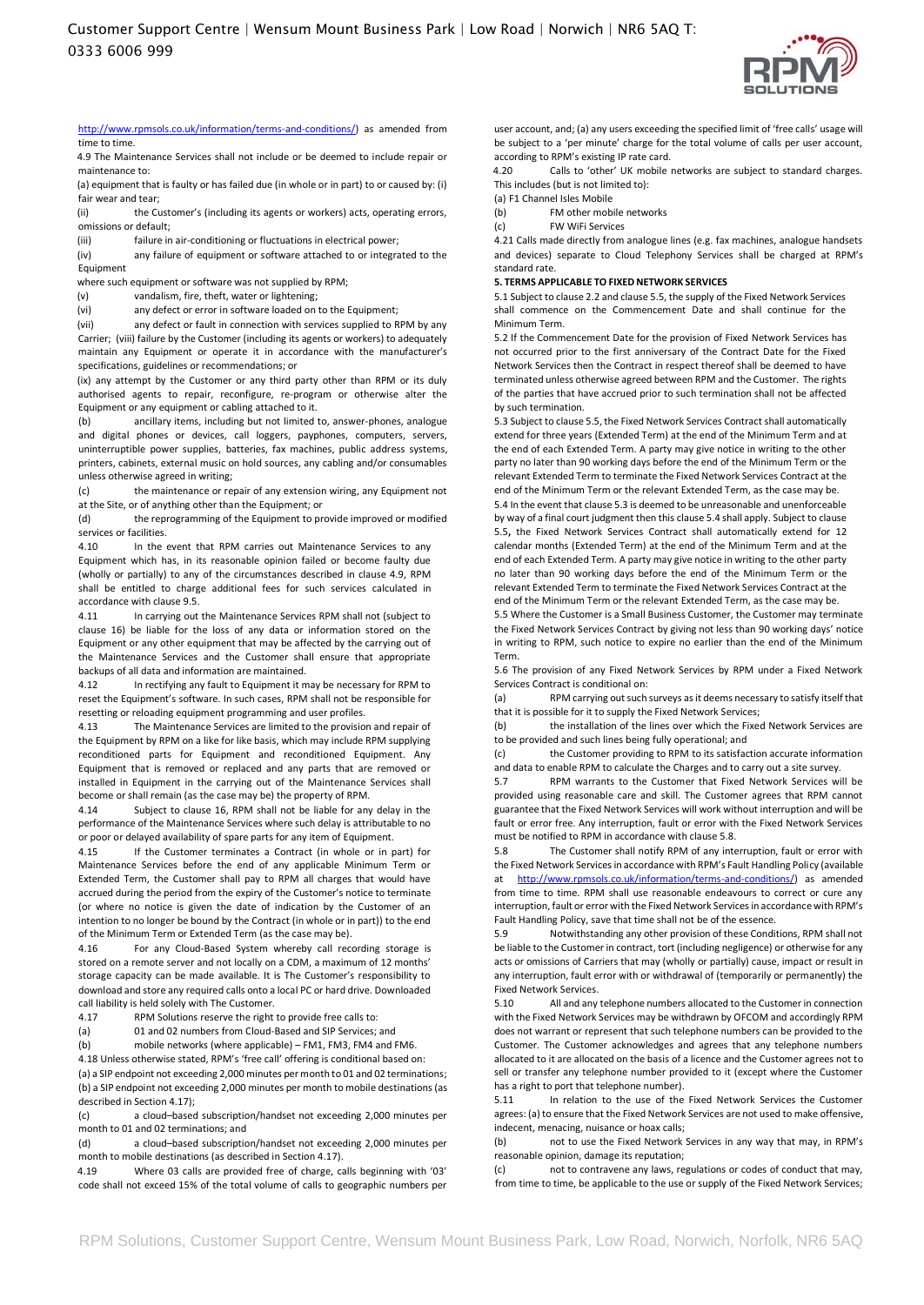

(d) to implement and maintain appropriate security and control over its networks, equipment and business to prevent fraud and to prevent calls being generated by third parties;

(e) to maintain adequately all equipment utilised in connection with the Fixed Network Services and ensure its compatibility in terms of technical specification; (f) not to use nor permit the Fixed Network Services to be used in any way that would constitute or contribute to the commission of any crime, tort, fraud or other unlawful activity;

(g) not to allow any unauthorised use of the Fixed Network Services and to take all reasonable security measures to prevent such use;

(h) not to sell or resell the Fixed Network Services in whole or in part;

(i) not to misuse the Fixed Network Services in any way, including without limitation causing the volume of calls made to the telephone numbers allocated to the Customer to significantly exceed that which can be answered by the Customer where this would cause congestion to a network;

that RPM may publish details of the Customer's name, address and telephone number(s) in the Directory Enquiries Service, unless the Customer expressly confirms to RPM in writing that it would like a special entry to be made, for which RPM may make an additional charge;

(k) that to the extent the Fixed Network Services contain VOIP services, clause 6.12 shall also apply save that references in that clause to Data Services shall be deemed to be references to Fixed Network Services; and

(l) in order to protect the Customer against unauthorised transfer of Fixed Network Services, in the event that the Customer fails to contact RPM not less than 48 hours prior to any transfer date in accordance with RPM's Customer Transfer Preference Policy, RPM may cancel any order made with a third-party supplier.

(m) not to cause any attachments to be connected (directly or indirectly) to the Fixed Network Services, other than those that meet the appropriate requirements of the Radio Equipment and Telecommunications Terminal Equipment Regulations 2000 and any other requirements or standards under applicable law or as prescribed in the description of the Fixed Network Services published from time to time.

5.12 Any equipment installed or supplied by RPM to the Customer in connection with the Fixed Network Services (including but not limited to handsets) shall, except for equipment purchased by the Customer under clause 4, at all times remain the property of RPM. Clause 4.3 shall apply to such equipment as if it were deemed to be Equipment. The Customer shall return such equipment to RPM immediately on request and shall be liable for costs, losses, damages and expenses incurred by RPM for the repair, recovery and replacement of such equipment.

5.13 Upon termination of the Fixed Network Services Contract (for whatever reason), the Customer shall return any handsets installed or supplied by RPM to the Customer in connection with the Fixed Network Services at the Customer's cost. If such handsets are not returned within seven days following the termination of the Fixed Network Services Contract, RPM reserves the right to charge the Customer a fee in respect of each handset, as specified in the Tariff.

5.14 RPM shall be entitled to make additional charges in the event that the Customer supplies inaccurate or misleading information to RPM or if the results of any survey reveal additional construction work is required in order for RPM to supply the relevant Fixed Network Services.

5.15 Where the transfer of lines and services of another supplier occurs, then the provision of any and all relevant existing services supplied to the Customer by such supplier will automatically transfer to RPM and will be charged for by RPM in accordance with the Tariff.

5.16 The Customer acknowledges and accepts that it is liable for any charges (including without limitation any early termination charges) made by third party suppliers for any transfer of lines and services or otherwise, unless it is clearly stated on the Order Form that RPM will pay for such charges in which case RPM will pay for such charges but limited to those specifically as set out on the Order Form.

5.17 The Customer accepts and acknowledges that RPM will prior to the Handover Date have spent a significant amount of time and incurred expense in preparation for the provision of the Fixed Network Services to the Customer. In the event that the Customer terminates the Contract for Fixed Network Services prior to the Handover Date it shall pay to RPM £500 plus vat. This clause 5.17 shall not apply where the Customer is a Small Business Customer. Where the Customer is a Small Business Customer, the Customer may terminate a Contract for Fixed Network Services at any time prior to commencement of the supply of such Services.

5.18 The following provisions of this clause 5.18 shall apply in the event that after the Handover Date the Customer terminates the Contract for Fixed Network Services in breach of contract prior to the expiry of the Minimum Term or the Extended Terms as the case may be

(a) In this clause 5.18 Remainder of the Term means (where the Customer terminates or is deemed to have terminated the Contract in breach of contract) the period that the Contract would have had left to run if the Customer had instead terminated it at the earliest following opportunity without being in breach of contract.

(b) Save where the Customer has contracted for the supply of line rental only, a Customer agrees that it shall not on lines contracted to be billed by RPM use those lines for calls charged for by another supplier. If in breach of this clause the Customer does use lines supplied by RPM for the carriage of calls charged for by another supplier the Customer shall be deemed to be in breach of the Contract for the supply of Fixed Network Services and at RPM's discretion the Customer shall be deemed to have terminated the Contract for Fixed Network Services in breach of contract and the provisions of this clause 5.18 shall apply.

(c) If in breach of contract the Customer terminates a Contract for Fixed Network Services before the end of the Minimum Term or where applicable the end of an Extended Term (as the case may be), the Customer shall be liable to pay to RPM an amount calculated in the following manner:-

(by reference to line rental) the sum that it would have paid to RPM for the rental of the lines for the Remainder of the Term calculated at the rate then applying at the time of termination; plus

(ii) (by reference to call charges) either the sum of £500 or if greater the average of the monthly charges for calls incurred by the Customer for the three whole months prior to the termination of the Contract multiplied by the period of the Remainder of the Term (expressed in months)

The Customer agrees not to use in connection with the Fixed Network Service provided by RPM any telephone number that the Customer does not have the legitimate right to use. In this regard the Customer shall not "present out" any telephone number that it does not have the right to use; such as a telephone number of a competitor.

5.20 Where RPM grants to the Customer a Hosted Sub Licence it shall terminate at the point when RPM ceases to provide to the Customer the Fixed Network Services in respect of which the Hosted Sub Licence was granted and the Hosted Sub Licence and all rights in the Hosted Sub Licence shall revert to and be owned in their entirety by RPM.

5.21 Terms and Conditions for RPM's Call Guard Fraud Protection are available at:

## <http://www.rpmsols.co.uk/information/terms-and-conditions/>

## **6. TERMS APPLICABLE TO DATA SERVICES**

6.1 Subject to clause 6.6, the supply of the Data Services shall commence on the Commencement Date and shall continue for the Minimum Term.

6.2 Subject to the remaining provisions of this clause if the Commencement Date for the provision of Data Services has not occurred prior to the first anniversary of the Contract Date for the Data Services then the Contract in respect thereof shall be deemed to have terminated. RPM may by giving written notice to the Customer extend the period referred to in this clause by six months if the reason why the Commencement Date has not occurred is outside of the control of RPM. Further, the period may be extended in by such period as RPM and the Customer agree. The rights of the parties that have accrued prior to such termination shall not be affected by such termination.

6.3 Subject to clause 6.5 the Data Services Contract shall automatically extend for three years (Extended Term) at the end of the Minimum Term and at the end of each Extended Term. Either party may give notice in writing to the other party no later than 90 working days before the end of the Minimum Term or of the end of the relevant Extended Term, to terminate the Data Services Contract at the end of the Minimum Term or the relevant Extended Term, as the case may be.

6.4 If for any reason clause 6.3 is deemed to be unreasonable and unenforceable by way of a final court judgment, then this clause 6.4 shall apply. Subject to clause 6.5 the Data Services Contract shall automatically extend for 12 calendar months (Extended Term) at the end of the Minimum Term and at the end of each Extended Term. Either party may give notice in writing to the other party no later than 90 working days before the end of the Minimum Term or of the end of the relevant Extended Term, to terminate the Data Services Contract at the end of the Minimum Term or the relevant Extended Term, as the case may be.

6.5 Where the Customer is a Small Business Customer, the Customer may terminate the Data Services Contract by giving not less than 90 working days' notice in writing to RPM, such notice to expire no earlier than the end of the Minimum Term.

6.6 The provision of any Data Services by RPM under a Data Services Contract is conditional on:

(a) RPM carrying out such surveys as it considers necessary to satisfy itself that that it is feasible for it to supply the Data Services and RPM being satisfied with the results of such surveys;

(b) RPM not being prevented by circumstances and factors outside of its control from being able to supply the Data Services. Examples of such circumstance and factors include (without limit) the infrastructure not being able to support the Data Services, the Customer not obtaining the necessary permission from third parties such as a landlord to install the necessary infrastructure, or a public body such as a local authority or highways authority withholding consent to the installation of the infrastructure where such consent is required;

(c) the installation of the lines over which the Data Services are to be provided and such lines being fully operational; and

(d) the Customer providing to RPM to its satisfaction accurate information and data to enable RPM to calculate the Charges and to carry out or commission a site survey. 6.7 RPM warrants to the Customer that Data Services will be provided using reasonable care and skill. The Customer agrees that RPM cannot guarantee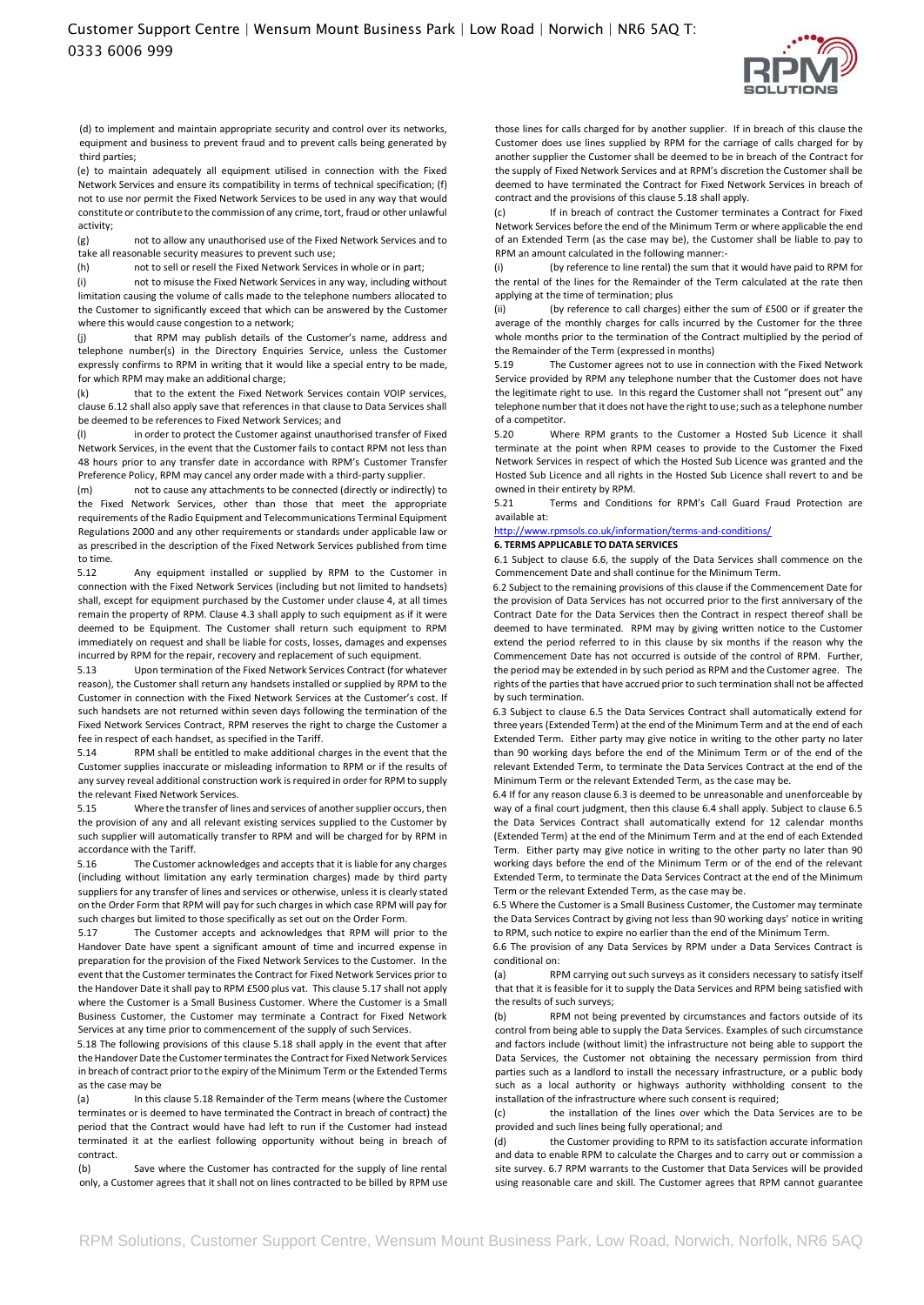

that the Data Services will work without interruption and will be fault or error free. Any interruption, fault or error with the Data Services must be notified to RPM in accordance with clause 6.8.

6.8 The Customer shall notify RPM of any interruption, fault or error with the Data Services in accordance with RPM's Fault Handling Policy (available at [http://www.rpmsols.co.uk/information/terms-and-conditions/\) a](http://www.rpmsols.co.uk/information/terms-and-conditions/)s amended from time to time. RPM shall use reasonable endeavours to correct or cure any interruption, fault or error with the Data Services in accordance with RPM's Fault Handling Policy, save that time shall not be of the essence.

6.9 Notwithstanding any other provision of these Conditions, RPM shall not be liable to the Customer in contract, tort (including negligence) or otherwise for any acts or omissions of suppliers that may (wholly or partially) cause, impact or result in any interruption, fault or error with, or withdrawal of (temporarily or permanently), the Data Services.

6.10 In relation to the use of the Data Services the Customer agrees and where appropriate accepts:

(a) to comply with the obligations in clauses 5.11(a) to 5.11(i) (inclusive) as if references in those clause to Fixed Network Services were references to Data Services;

(b) not to misuse the Data Services in any way, including sending or receiving data in such a manner or volume so as to exceed agreed usage limits or so as to adversely affect the network, RPM or its other customers;

that the speed of any Data Services or connection depends on a number of factors beyond RPM's control (including external factors and physical factors) (such as local availability, the distance from the exchange and peak traffic volume) and that RPM does not warrant or represent that the Customer's connection(s) will produce the maximum advertised speed;

(d) that except where stated otherwise in the Order Form, the Data Services do not include the supply by RPM of lines, modems and other equipment that might be required by the Customer to utilise the Services nor advice on these unless RPM is specifically engaged to do so under a separate contract which shall be in addition to the provision of Data Services under the Data Services Contract;

(e) to comply with RPM's Fair Use Policy (available at [http://www.rpmsols.co.uk/information/terms-and-conditions/\)](http://www.rpmsols.co.uk/information/terms-and-conditions/) as amended from time to time;

(f) provide suitable space and environment at the Site for the equipment used in the provision of the Data Services (such as sufficient cooled space on a rack) and to do so in a timely manner. Compliance by the Customer with this clause shall be entirely at the Customers cost.

(g) In respect of any router supplied by or on behalf of RPM for a managed internet

Ethernet circuit unless otherwise specifically agreed with RPM:-

(i) the router will be provided in a routed IP configuration and its sole purpose is to create an interface for the Customer to plug equipment into and it is not to be used for any other purpose;

(ii) the router is the demarcation point at which the responsibility for the provision of Data Services by RPM ends;

(iii) access to the command interface of the router (which would be required to configure the router) will not be provided to the Customer, nor will other functions that the router may be capable be enabled such as wireless connectivity and firewall functionality;

(iv) RPM is not responsible for configuration of the router other than to an IP configuration; and

(v) RPM shall not be responsible for installing firewalls or plugging in the router and if the Customer requires firewalls the Customer shall be responsible for processing their installation.

(h) In respect of a router supplied by or on behalf of RPM for an internet broadband service it will be provided in a NAT (Network Address Translation) configuration with DHCP Scope enabled unless otherwise agreed.

6.11 RPM is under a duty to all of its customers to preserve network integrity and capacity and avoid degradation. The Customer agrees that:

(a) if in RPM's reasonable opinion the Customer's use of Data Services is adversely affecting, or may adversely affect, integrity and capacity of networks, RPM may take such steps as it deems appropriate to manage the Customer's Data Services;

(b) RPM and/or the Carrier may take such steps as it deems necessary to stop emails that appear to be bulk emails or which appear to be or of an unsolicited nature from entering networks an this may including blocking access to or delivery of any such emails; and

(c) RPM and/orthe Carrier may operate virus screen technology which may result in the deletion or alteration of emails or their attachments.

(d) RPM will aim to meet specified service availability within our measured parameters such that Cloud-Based user subscriptions will be available 99.95% of the time within a calendar month, One-Path Graphical User Interface (GUI) will be available to the end user 99.9% of the time, Auto-Attendant, Call Recording and Unified Messaging subscriptions will be available 99.9% of the time and System Service will be maintained 99.5% of the time.

6.13 Other than Equipment purchased by the Customer, any equipment installed or supplied by RPM to the Customer in connection with the Data Services (including but not limited to routers) shall at all times remain the property of RPM. The provisions of clauses 4.3 (a) to (d) shall apply to all such equipment. The Customer shall return such equipment to RPM immediately on request or cessation of the provision of Data Services and the Customer shall be liable for all costs, losses, damages and expenses incurred by RPM for the repair, recovery and replacement of such equipment. 6.14 Upon termination of the Data Services Contract (for whatever reason), the Customer shall return any routers installed or supplied by RPM to the Customer in connection with the Data Services at the Customer's cost. If such routers are not returned within seven days following the termination of the Data Services Contract, RPM reserves the right to charge the Customer a fee in respect of each router, as specified in the Tariff.

6.15 Where the Customer wishes to transfer the provision of any lines or services from another supplier to RPM, the Customer shall:

(a) provide to RPM such accurate information as is required by RPM to enable the migration from the current supplier; and

(b) be responsible for all costs, charges and penalties that may arise as a result of or in connection with such transfer.

6.16 The Customer acknowledges and accepts that it is liable for all cancellation or termination payments and charges (including without limitation any early termination charges) levied by a previous supplier for the transfer of the provision of services and lines to RPM unless it is stated on the Order Form that RPM will be responsible for the payment of such Charges.

6.17 The Customer accepts and acknowledges that RPM will prior to the Connection Date have spent a significant amount of time and incurred expense in preparation for the provision of the Data Services to the Customer. In the event that the Customer terminates the Contract prior to the Connection Date it shall pay to RPM: (a) £500 plus vat in respect of the time spent by RPM in preparation for the provision of the Data Services to the Customer; and (b) an amount equal to the direct expenses (plus vat) incurred by RPM to its supplier(s) in the preparation of Data Services to the Customer limited to £5,000. This clause 6.17 shall not apply where the Customer is a Small Business Customer.

6.18 Where the Customer is a Small Business Customer, the Customer may terminate a Contract for Data Services at any time prior to commencement of the supply of such Data Services.

6.19 The following provisions of this clause 6.19 shall apply in the event that after the Connection Date the Customer terminates the Contract for Data Services in breach of contract prior to the expiry of the Minimum Term or the Extended Terms as the case may be

(a) In this clause 6.19 Remainder of the Term means (where the Customer terminates or is deemed to have terminated the Contract in breach of contract) the period that the Contract would have had left to run if the Customer had instead terminated it at the earliest following opportunity without being in breach of contract. Where the Customer terminates the Contract for Data Services in breach of contract after the Connection Date but before the Handover Date then the

Remainder of the Term shall be deemed to have commenced on the Connection Date.

(b) The Customer acknowledges and accepts that to enable RPM to provide the Data Services to the Customer, RPM will enter into a contract for a fixed term with its supplier at the Connection Date. As is common with such contracts RPM may remain liable to its supplier whether or not the Contract for Data Services with the Customer terminates prior to the end of the Minimum Term or the Extended Term as the case may be.

(c) In the event that the Customer is in breach of contract by terminating the Contract for Data Services otherwise than in accordance with clause 6.3 or 6.4 if applicable (and/or 6.5 where the Customer is a Small Business Customer) before the end of the Minimum Term or where applicable the end of an Extended Term (as the case may be) the Customer shall pay to RPM (subject to the provisions of clause 6.19 (d) as liquidated damages an amount equal to the sum that the Customer would have been liable to pay to RPM for the Remainder of the Term for the Data Services (calculated at the rate which applied at the time of termination) less any reduction that may apply pursuant to the provisions of clause 6.19(d) below. Where such termination occurs after the Connection Date but before the Commencement Date then the rate shall be the rate that would have applied at the Commencement Date had the Contract not been terminated.

(d) If the provisions of clause 6.19(c) apply and in the event that a supplier used by RPM to provide the Data Services to the Customer reduces the amount that it charges to RPM from that which it is contractually entitled to charge in respect of the Remainder of the Term RPM shall advise the Customer of the amount of the reduction and that reduction shall be deducted from the amount payable under clause 6.19(c).

**7. TERMS APPLICABLE TO IT SUPPORT SERVICES** 

7.1 For the purpose of the IT Support Services, the following terms shall have the following meanings: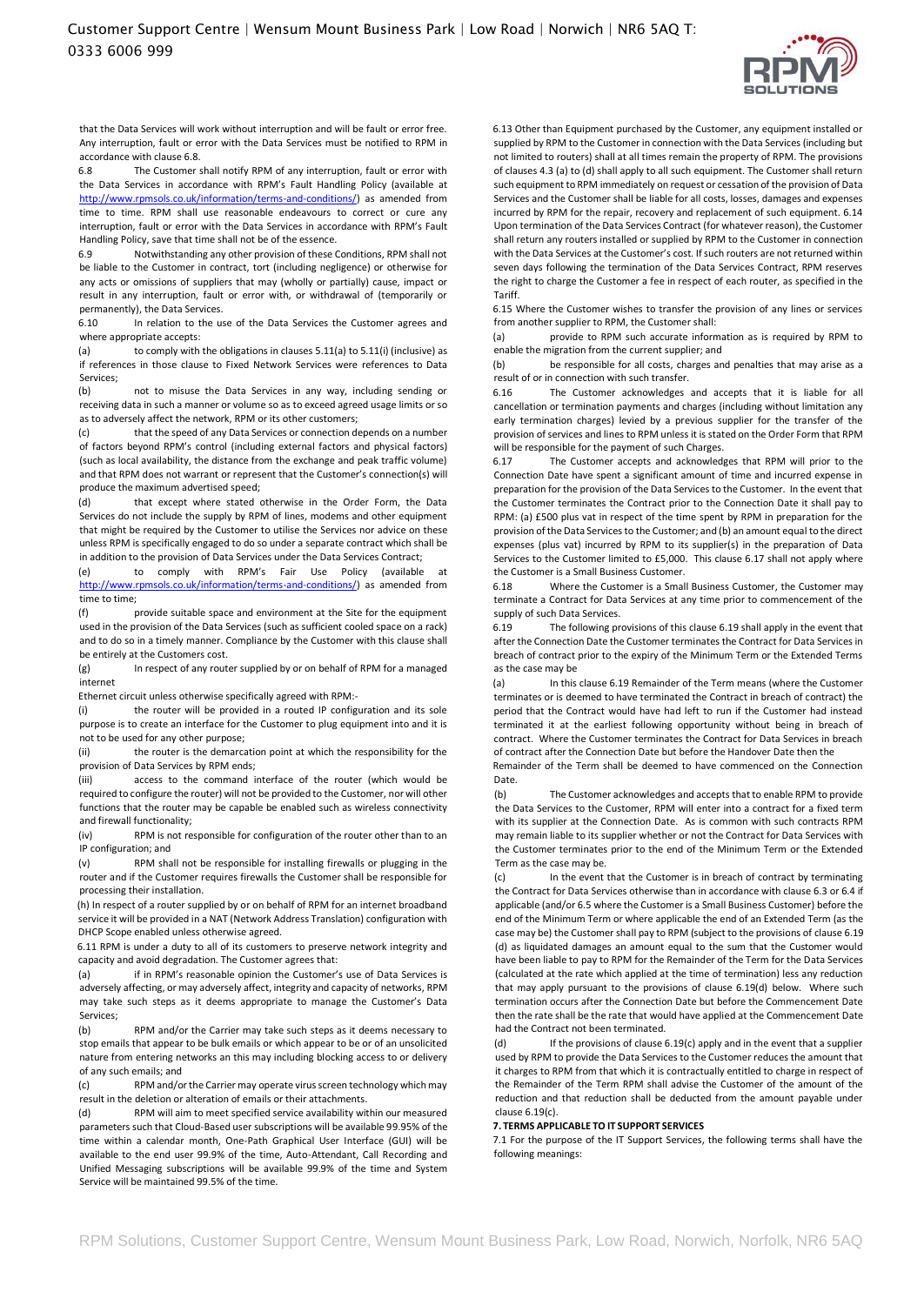

**Service Level Agreement:** the service levels for the provision of IT Support Services as set out at <http://www.rpmsols.co.uk/information/terms-and-conditions/> [a](http://www.rpmsols.co.uk/information/terms-and-conditions/)s varied from time to time

**System:** the hardware, operating systems and software listed in the Order Form. **Support Hours:** the hours listed on the Order Form.

**Out of Hours:** such hours and times that not within the Support Hours.

**Support Request:** includes the following: a request submitted by the Customer via telephone or email for support by RPM under the IT Support Services; and automated messages for support generated by the System and sent directly to RPM for attention.

7.2 Subject to clause 2.2**,** the supply of the IT Support Services shall commence on the Commencement Date and continue for the Minimum Term.

7.3 The IT Support Services Contract shall extend for three years (Extended Term) at the end of the Minimum Term and at the end of each Extended Term. Either party may give notice in writing to the other party no later than 90 working days before the end of the Minimum Term or the relevant Extended Term, to terminate the IT Support Services Contract at the end of the Initial Period or the relevant Extended Term, as the case may be.

7.4 If for any reason clause 7.3 is deemed to be unreasonable and unenforceable by way of a final court judgment then this clause 7.4 shall apply. The IT Support

Services Contract shall automatically extend for 12 calendar months (Extended Term) at the end of the Minimum Term and at the end of each Extended Term. Either party may give notice in writing to the other party no later than 90 working days before the end of the Minimum Term or of the end of the relevant Extended Term, to terminate the IT Support Services Contract at the end of the Minimum Term or the relevant Extended Term, as the case may be

7.5 The provision of any IT Support Services by RPM under an IT Support Services Contract is conditional on:

(a) RPM carrying out such surveys as it deems necessary to satisfy itself that it is possible for it to supply the IT Support Services; and

(b) the Customer providing to RPM to its satisfaction accurate information and data to enable RPM to provide IT Support Services.

7.6 Subject to the Customer's payment of the Charges, RPM will provide the IT Support Services to the Customer:

(a) during Support Hours, unless support during Out of Hours is requested by the Customer and this is agreed to be provided by RPM;

(b) meeting or exceeding the service levels referred to in the Service Level Agreement;

(c) remotely, unless otherwise agreed between RPM and the Customer.

7.7 In relation to the use of the IT Support Services the Customer agrees: (a) that the

IT Support Services shall be provided by RPM remotely, unless otherwise agreed; (b) to permit RPM see 7.6(c) remote access to its System and inform RPM of any changes to passwords or other security devices to enable RPM to access the System;

(c) to keep back-up copies of its operating systems and software; (d) to keep back-up copies of its data in line with recommendations made by the relevant software providers or RPM from time to time;

(e) to make available such personnel of the Customer with appropriate skills, knowledge and authority to assist RPM in the diagnosis of faults and the implementation of reasonable instructions intended to rectify or prevent recurrence of faults;

(f) to promptly check that files have been restored from back-up when restoration from back-up has been tested.

7.8 RPM shall prioritise all Support Requests based on its reasonable assessment of the severity level of the problem reported and use its reasonable endeavours to respond to all Support Requests with a break fix in accordance with the response times set out in the Service Level Agreement.

7.9 RPM will seek to acknowledge all Support Requests within one working office hour of being logged.

7.10 The Customer acknowledges and agrees that:

(a) in the event that a fault in the System is caused by an error or defect in the operating system or software, the sole responsibility of RPM will be to notify the Customer of the issue and to devise (where possible) a workaround for the Customer;

(b) the sole responsibility of RPM in respect of any hardware issues shall be to diagnose faults in the hardware. The correction of any faults in the hardware shall be undertaken in accordance with the manufacturer's warranty;

(c) RPM will not be liable for any loss of data, loss of productivity or financial losses incurred due to incomplete or corrupt back-ups of data or back-up procedures.

7.11 In the event that the Customer requests and RPM provides IT Support Services in excess of the Customer's allocated allowance, RPM shall be entitled to charge additional fees for such services in accordance with clauses 9 and 10.

7.12 RPM shall, at the request and cost of the Customer, provide the Customer with a report summarising the Support Requests received, the time of receipt, the time of response and the time the Support Request is cleared. Any such request must be made in writing to RPM and the Customer acknowledges and agrees that reports can only be provided by RPM in respect of the month or months following the receipt of the request.

7.13 RPM warrants to the Customer that the IT Support Services will be rendered by personnel with appropriate skills and experience to provide the IT Support Services. The Customer agrees that RPM cannot guarantee that the provision of the IT Support Services will cause the System to work without interruption or error. The warranties provided by RPM in clause 3.4 and this clause 7.13 shall be in lieu of and shall operate to exclude any other condition or warranty whether express or implied by law as to the provision of the IT Support Services.

7.14 The Customer warrants to RPM that it owns or has the benefit of a valid and subsisting licence to use every element of the System and it has full authority to permit RPM to perform the IT Support Services hereunder.

7.15 The Customer will fully indemnify and hold harmless RPM against all costs, expenses, liabilities, losses, damages and judgments that RPM may incur or be subject to as a result of a breach of clause 7.14.

#### **8. TERMS APPLICABLE TO MOBILE SERVICES**

8.1 For the purpose of the Mobile Services, the following terms shall have the following meanings:

**Airtime Provider:** the relevant mobile network operator or wireless communications service provider.

**Connection:** connection to any Airtime Provider's network.

**Hardware Fund:** the fund allocated to the Customer to allow it to purchase equipment in connection with the Mobile Services.

**Retail Mobile Services:** the mobile services to be provided by RPM to the Customer, where the Customer is directly contracted with an Airtime Provider.

**Support Hours:** 9 am to 5.30 pm (GMT). **Wholesale Mobile Services: review /re-seller** the mobile services to be provided by RPM to the Customer, where the Customer is directly contracted with RPM and not an Airtime Provider.

8.2 Subject to clause 2.2, the supply of the Mobile Services shall commence: (a) In the case of Wholesale Mobile Services on the Commencement Date and continue for the Minimum Term;

(b) In the case of Retail Mobile Services on the date the contract between the Customer and the Airtime Provider is signed by the Customer and processed by the Airtime Provider and continue until it expires, is terminated by the Airtime Provider, or the Customer is otherwise released from the contract by the Airtime Provider.

8.3 In the case of Wholesale Mobile Services, the Mobile Services Contract shall automatically extend for three years (Extended Term) at the end of the Minimum Term and at the end of each Extended Term. Either party may give notice in writing to the other party no later than 90 working days before the end of the Minimum Term or the relevant Extended Term, to terminate the Mobile Services Contract at the end of the Initial Period or the relevant Extended Term, as the case may be.

8.4 If for any reason clause 8.3 is deemed to be unreasonable and unenforceable by way of a final court judgment, then this clause 8.4 shall apply. The Mobile Services Contract shall automatically extend for 12 calendar months (Extended Term) at the end of the Minimum Term and at the end of each Extended Term. Either party may give notice in writing to the other party no later than 90 working days before the end of the Minimum Term or of the end of the relevant Extended Term, to terminate the Mobile Services Contract at the end of the Minimum Term or the relevant Extended Term, as the case may be.

8.5 The provision of any Mobile Services by RPM under a Mobile Services Contract is conditional on:

(a) the Customer providing to RPM to its satisfaction accurate information and data to enable RPM to provide Mobile Services; (b) network coverage; (c) availability of equipment.

8.6 Subject to the Customer's payment of the Charges, RPM will provide support for the Mobile Services to the Customer as follows:

(a) In the case of Wholesale Mobile Services, remote support during Support Hours, unless otherwise agreed between RPM and the Customer with onsite support being chargeable;

(b) In the case of Retail Mobile Services, limited support during Support Hours in accordance with the Airtime Provider's terms with on-site support being chargeable. 8.7 RPM shall operate and maintain a telephone helpdesk to receive and process any requests for support in respect of the Mobile Services. 8.8 In relation to the use of the Mobile Services the Customer agrees: (a) that any support for the Mobile Services shall be provided by RPM remotely, unless otherwise agreed;

(b) to keep their data backed-up and ensure that software updates are maintained; (c) to make available such personnel of the Customer with appropriate skills, knowledge and authority to assist RPM in the diagnosis of faults and the implementation of reasonable instructions intended to rectify or prevent recurrence of faults.

8.9 The Customer acknowledges and agrees that:

(a) RPM bears no responsibility for and will not be liable for any loss suffered by the Customer as a result of any fault that is caused by an error or defect in the network or software;

(b) the sole responsibility of RPM in respect of any issues with hardware supplied under or in connection with the Mobile Services shall be to diagnose faults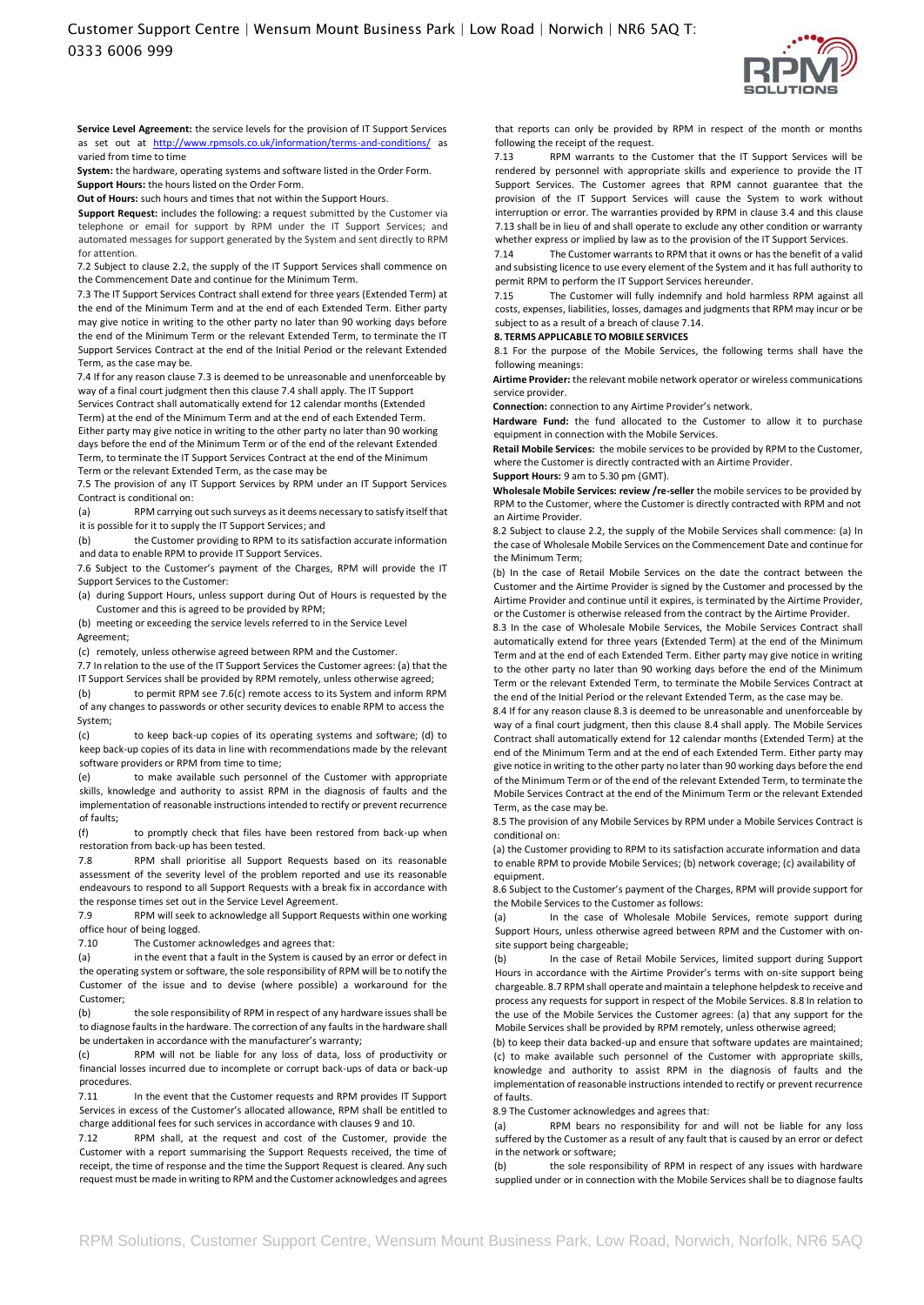

in the hardware. The correction of any faults in the hardware shall be undertaken in accordance with the manufacturer's warranty;

(c) RPM will not be liable for any loss of data, loss of productivity or financial losses incurred due to incomplete or corrupt back-ups of data or back-up procedures, network outages, or errors, failures or defects in the operating system; (d) in recognition of the fact that RPM may be entitled to receive payments from the Airtime Provider as a result of the Customer taking up the Mobile Services, the Customer will remain liable to RPM and shall not avoid liability to RPM if the Airtime Provider releases the Customer from its contract for any reason, including (without limitation) if the Customer is released due to an error on the part of the Airtime Provider where the Customer has signed for two (2) years.

RPM warrants to the Customer that the Mobile Services will be rendered by personnel with appropriate skills and experience to provide the Mobile Services. The Customer agrees that RPM cannot guarantee that the Mobile Services will work without interruption or error. Any interruption, fault or error must be notified to RPM using the telephone helpdesk referred to in clause 8.7. The warranties provided by RPM in clause 3.4 and this clause 8.10 shall be in lieu of and shall operate to exclude any other condition or warranty whether express or implied by law as to the provision of the Mobile Services.

8.10 The Customer warrants to RPM that, where RPM provides the Mobile Services and the Customer uses equipment it owns or has the benefit of using, the Customer either owns such equipment or has a valid right to use it, and the Customer further warrants that it is the Customer's responsibility to ensure any such equipment works and is suitable as is for the Customer to receive and/or use the Mobile Services. By way of example and without limitation, the Customer must check and ensure that any handset it proposes to use is unlocked and this shall not be the responsibility of RPM.

8.11 Notwithstanding any other provision of these Conditions, RPM shall not be liable to the Customer in contract, tort (including negligence) or otherwise for any acts or omissions of the Airtime Provider that may (wholly or partially) cause, impact or result in any interruption, fault error with or withdrawal of (temporarily or permanently) the Mobile Services.

8.12 The Customer will fully indemnify and hold harmless RPM against all costs, expenses, liabilities, losses, damages and judgments that RPM may incur or be subject to as a result of a breach of clause 8.11

8.13 Any equipment supplied or installed by RPM to the Customer in connection with the Mobile Services (including but not limited to SIMs, handsets and any subsidised equipment) shall at all times remain the property of RPM, except where the equipment has been purchased by the Customer in accordance with clause 4. Clause 4.3 shall apply to such equipment as if it were deemed to be Equipment. The Customer shall return such equipment to RPM immediately on request and shall be liable for costs, losses, damages and expenses incurred by RPM for the repair, recovery and replacement of such equipment.

8.14 Upon termination of the Mobile Services Contract (for whatever reason), the Customer shall return any handsets and SIMs installed or supplied by RPM to the Customer in connection with the Mobile Services at the Customer's cost. If such handsets and SIMs are not returned within seven (7) days following the termination of the Mobile Services Contract, RPM reserves the right to charge the Customer a fee in respect of each handset, such fee being the full market value of the handset(s) at the time of being supplied to the Customer.

8.15 In relation to any equipment that is supplied or installed by RPM to the Customer in connection with the Mobile Services hereunder, except for equipment purchased by the Customer under clause 4, the following shall apply: (a) The Customer shall notify RPM in writing within three (3) Business Days of receipt if any of the equipment is damaged, or if the order has been incorrectly fulfilled; (b) RPM is not obliged to offer the Customer a refund, exchange or credit to the Hardware Fund in the event that equipment is ordered by the Customer in error;

(c) RPM is not obliged to agree to any upgrades to the equipment it supplies to the Customer at any time, including during or after the Minimum Term (if applicable) but if it does, RPM shall be entitled to extend the Minimum Term;

(d) The supply of equipment by RPM to the Customer shall be subject to availability. 8.16 Any Hardware Fund and any equipment supplied that has been charged to a Hardware Fund, are supplied by RPM in return that the Customer completes the Minimum Term or the minimum period of the corresponding contract with the Airtime Provider, as applicable.

8.17 Where the Mobile Services Contract is completed, then full title of any handsets supplied by RPM shall transfer to the Customer, along with the right for the Customer to claim any outstanding amounts held by RPM in the Hardware Fund. 8.18 At the end of the Minimum Term or the minimum period of the corresponding contract with the Airtime Provider, as applicable, should the Customer's Hardware Fund be in a negative position then the Customer acknowledges and agrees to RPM invoicing the full amount, and to pay that amount in line with RPM's standard payment terms.

8.19 Where the Customer terminates any Connection prior to the expiry of that Connection's minimum period, the Customer shall pay to RPM a lump sum termination payment calculated as the total amount of the Hardware Fund initially

provided to the Customer at the point of connection or renewal, as applicable, minus any unspent amount currently held by RPM.

8.20 Where the Customer terminates any Connection prior to the expiry of that Connection's minimum period and the Hardware Fund has been fully utilised by the Customer, the Customer shall pay to RPM a lump sum equal to the Hardware Fund provided for the Connection(s) in question, based on the value of the Hardware Fund provided at the commencement of the current minimum period. 8.21 Where the Customer terminates any Connection prior to the expiry of that Connection's minimum period and equipment has been supplied either free of charge or at a reduced rate, the Customer shall pay to RPM a lump sum equal to the equipment provided for the Connection(s) in question, based on the market value of the equipment provided at the commencement of the current minimum period.

8.22 The sums stipulated in clauses 8.20, 8.21 and 8.22 will be charged in addition to any contractual early termination fees imposed by either RPM, or the applicable Airtime Provider in relation to the contract with said Airtime Provider.

#### **9. CUSTOMER'S GENERAL OBLIGATIONS AND TERMS APPLICABLE TO ALL SERVICES**  9.1 In relation to the Services, the Customer:

(a) shall ensure that the terms of the Order and any information it provides in the Specification are complete and accurate;

(b) shall co-operate with RPM in all matters relating to the relevant Services; (c) shall provide RPM, its employees, agents, consultants and subcontractors, with access to the Customer's premises, office accommodation and other facilities as reasonably required by RPM;

(d) shall provide RPM with such information and materials as RPM may reasonably require in order to supply the relevant Services and/or Equipment, and ensure that such information is accurate in all material respects;

(e) shall prepare its premises for the supply of the relevant Services (where applicable);

(f) shall obtain and maintain all necessary licences, permissions and consents which may be required before the date on which the Services are to start (where applicable);

(g) agrees that RPM may from time to time monitor or record calls made to RPM or by RPM to improve customer service, for training or for marketing purposes; (h) agrees that RPM shall not be liable or responsible for any failure or delay in the Services due to or in connection with any third-party infrastructure applicable to the supply of any Services;

(i) agrees to co-operate with any criminal investigations or any investigation of any regulatory body that is applicable to the supply of any of the Services; (j) be

responsible for ensuring the accuracy of all specifications, drawings, sketches, plans, descriptions and instructions provided to RPM in connection with the supply of any Services and/or Equipment; and (k) shall comply with all Service Specific Conditions; and

(l) shall arrange suitable contents insurance cover for the premises which encompasses the value of the System to be installed.

9.2 The Customer is responsible and shall be liable to RPM for the use of the Services (including for any Charges incurred) by the actions of any of its employees and any other person who has been given access to use the Services by the Customer and any person who gains access to use the Services for fraudulent purposes including in each case where such use was not authorised by the Customer. The Customer is strongly advised to install robust and effective security provisions to prevent unauthorised and/or fraudulent use.

9.3 If RPM's performance of any of its obligations under the Contract is prevented or delayed by any act or omission of the Customer or failure by the Customer to perform any relevant obligation or comply with any obligation or policy under the Conditions (Customer Default):

(a) RPM shall without limiting its other rights or remedies have the right to suspend performance of any Service until the Customer remedies the Customer Default, and to rely on the Customer Default to relieve it from the performance of any of its obligations to the extent that the Customer Default prevents or delays RPM's performance of any of its obligations;

(b) RPM shall not be liable for any costs or losses sustained or incurred by the Customer arising directly or indirectly from RPM's failure or delay to perform any of its obligations as set out in this clause 9.3; and

(c) the Customer shall reimburse RPM on written demand for any costs or losses sustained or incurred by RPM arising directly or indirectly from the Customer Default.

9.4 Without prejudice to clause 9.3 or any other remedy available to RPM, RPM shall be entitled to suspend the performance of any Service or terminate the Contract relating to the relevant Service without further liability to the Customer in the event that RPM:

(a) is obliged to comply with any order, instruction or request of any competent governmental body;

(b) terminates the provision of telecommunications services;

(c) in its reasonable opinion, RPM or the Carrier believes the Service are being used fraudulently or unlawfully; or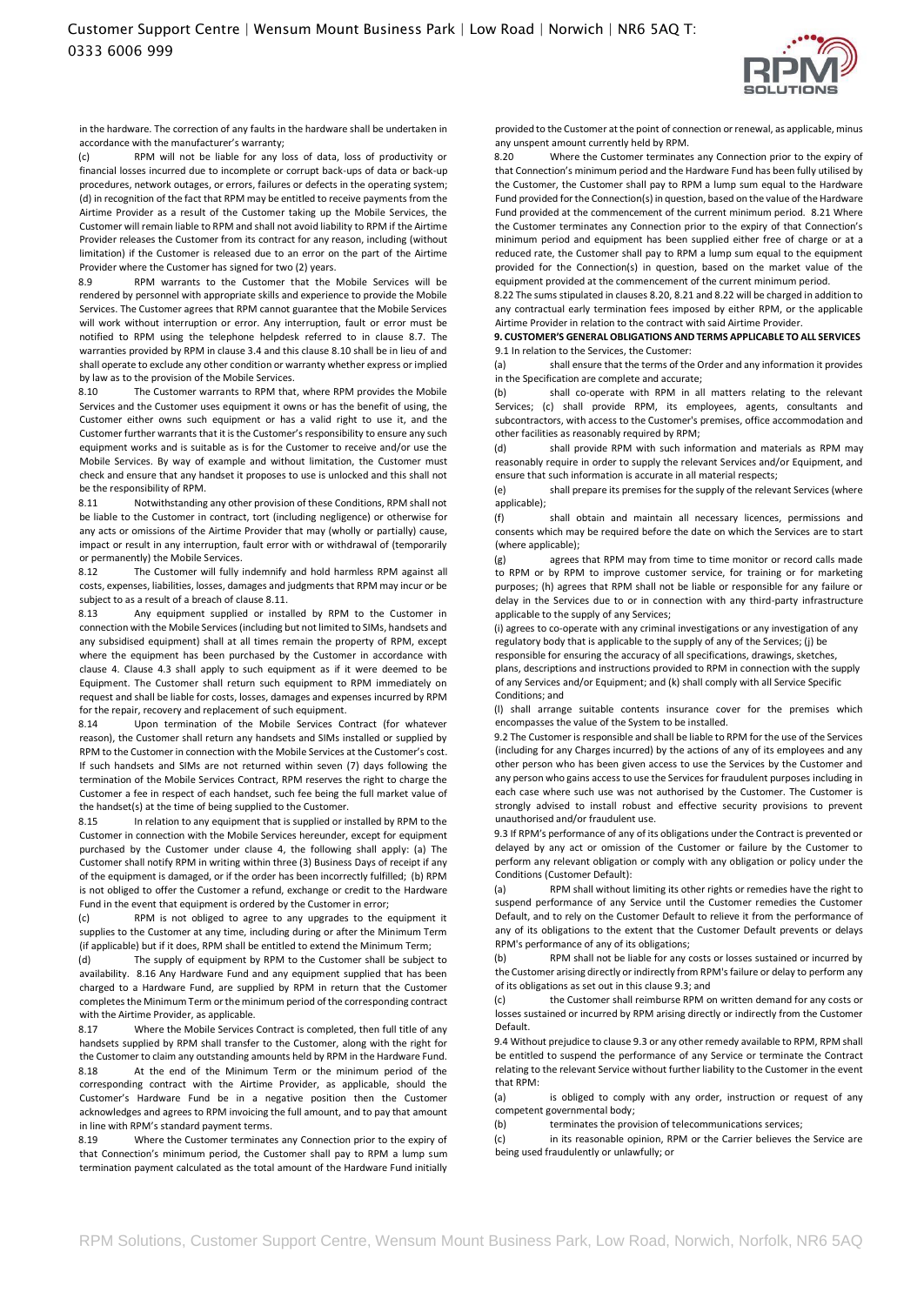

(d) in its reasonable opinion RPM or the Carrier needs to carry out improvements or repairs to any networks or equipment relating to the applicable Services.

9.5 RPM shall not be liable for any charges resulting from or in connection with fraudulent or unauthorised use of a Service and/or Equipment and the Customer shall be responsible for and pay all charges, costs, fees and expenses resulting from or in connection with any fraudulent or unauthorised use of any Service and/or Equipment.

#### **10. CHARGES AND PAYMENT FOR SERVICES**

10.1 The Charges for the Services and/or the Equipment shall be charged to and payable by the Customer in accordance with this clause 10 and in the case of Data Services and Fixed Network Services in accordance with this clause 10 and clause 11. 10.2 The Charges for the Equipment and Installation Services shall be as specified in the Order Form and calculated in accordance with these Conditions. Except as otherwise specified in the Order Form, Charges for Equipment and Installation Services shall be payable on Delivery.

10.3 The Customer shall pay any deposit specified in the Order Form within seven days of submitting the Order Form to RPM.

10.4 The Charges for the Maintenance Services shall be as specified in the Order Form and calculated in accordance with these Conditions. Except as otherwise specified in the Order Form, Charges for Maintenance Services shall be payable annually in advance with the first payment due on the Commencement Date and continuing to be payable thereafter on each anniversary of the Commencement Date.

10.5 Where clause 4.10 applies in relation to Maintenance Services, RPM shall be entitled to make such additional charges as are calculated in accordance with the Tariff.

10.6 RPM may charge the Customer a call out fee where such a call out occurs based on incorrect information being provided to RPM or where a call out occurs, but the operative is unable to gain access to the premises within the times notified to the Customer for the call out.

10.7 The Charges for the Maintenance Services excluding Cloud Telephony Services shall increase on each anniversary of the Commencement Date by 8%.

10.8 The Charges for the IT Support Services shall be as specified in the Order Form and calculated in accordance with these Conditions. Except as otherwise specified in the Order Form or these Conditions, Charges for IT Support Services shall be payable monthly in advance with the first payment due on the Commencement Date, and continuing to be payable each month thereafter on the anniversary of the Commencement Date.

10.9 Where IT Support Services are provided during Out of Hours or at the Customer's premises (or such location as is required by the Customer), the Charges shall be calculated by reference to the applicable hourly rates specified in the Order Form, or, if not stated in the Order Form, such hourly rates as specified in the Tariff. RPM may invoice the Customer in respect of such services rendered, immediately after their provision.

10.10 Where clause 7.11 applies in relation to the IT Support Services, RPM shall be entitled to make such additional charges as are calculated in accordance with or stipulated in the Tariff.

10.11 RPM shall not increase the monthly charge or its hourly rates in respect of the IT Support Services unless the Customer's network or user count has increased and at which point, any increase would need to be agreed by both parties prior to any increase being applied. The Customer's network and user count will be reviewed by RPM every six months from the Commencement Date.

10.12 Where charges are calculated according to the Customer's usage, such usage shall be determined by reference to data recorded or logged by RPM and not be reference to any data recorded or logged by the customer.

10.13 The provisions of this clause apply to any proposed increase in the Charges other than those referred to in clause 10.15 below (which reflect an increase caused by regulatory changes in respect of which the provisions of clause 10.15 apply). RPM reserves the right to increase its Charges for any Service (including without limitation by revising any Tariff). RPM will give the Customer written notice of any such increase not less than 30 days before the proposed date of the increase. If such increase is not acceptable to the Customer, it shall notify RPM in writing within 14 days of the date of RPM's notice that the Client wishes to terminate the Contract, failing which the Customer shall be deemed to have accepted the changes. 10.14 Subject to applicable regulations, RPM reserves the right to increase its Charges for any Service (including without limitation by revising any Tariff) as a result of any increase in charges made to RPM by third party providers to it by a sum equal to any such increase. In such circumstances the Customer shall not have the right to cancel the Contract.

10.15 Where RPM proposes to increase its Charges for any Service (including by revising without limitation any Tariff) as a consequence of a regulatory change and that the increase is no greater than the additional cost to RPM caused by the regulatory change, it will give the Customer written notice of any such increase not less than 30 days before the proposed date of the increase. In such circumstances the Customer shall not have the right to cancel the Contract.

10.16 Except where otherwise specified in these Conditions or the relevant Order for any Service, the Customer shall pay each invoice submitted by RPM:

(a) within 14 days of the date of the invoice; and

(b) in full and in cleared funds to a bank account nominated in writing by RPM.

10.17 Time for payment of all Charges shall be of the essence of the Contract. 10.18 All amounts payable by the Customer under the Contract are exclusive of amounts in respect of value added tax chargeable for the time being (**VAT**). The Customer shall pay to RPM such additional amounts in respect of VAT as are chargeable on the supply of the Services at the same time as payment is due for the supply of the Services.

10.19 Invoices shall be deemed to have been accepted if the Customer does not present a written objection, identifying clearly the disputed invoice and the reasons why it is challenged, to RPM within 30 days of the date of the invoice.

10.20 If the Customer fails to make any payment due to RPM under the Contract by the due date for payment, then the Customer shall pay interest on the overdue amount at the rate of 4% per cent per annum above HSBC Bank plc's base rate from time to time. Such interest shall accrue on a daily basis from the due date until actual payment of the overdue amount, whether before or after judgment. The Customer shall pay the interest together with the overdue amount.

10.21 The Customer shall pay all amounts due under the Contract in full without any set-off, counterclaim, deduction or withholding (except for any deduction or withholding required by law). RPM may at any time, without limiting its other rights or remedies, set off any amount owing to it by the Customer against any amount payable by RPM to the Customer.

10.22 RPM may exercise a lien over any equipment or goods in RPM's possession belonging to the Customer, for all monies payable by the Customer to RPM.

10.23 Any delay in RPM raising an invoice for any Charges shall not prohibit RPM from raising an invoice for the applicable Charges at a later date and the Customer shall pay such Charges.

10.24 RPM reserves the right to make additional charges for paper billing, late payment, reconnection, non-direct debit payment methods and incorrect fault reporting by the Customer. Such charges are as published by RPM from time to time and are published a[t](http://www.rpmsols.co.uk/information/standard_tariffs.pdf) [www.rpmsols.co.uk/information/standard\\_tariffs.pdf](http://www.rpmsols.co.uk/information/standard_tariffs.pdf) 10.25 RPM may at its sole discretion refuse to provide support in respect of the relevant Services and or support any Equipment if the customer fails to pay one or more invoice by the relevant due date, and the Customer acknowledges and agrees that any such support may be withheld until RPM is satisfied that's any outstanding payment has been made or outstanding balance is rectified

10.26 RPM reserves the right to recover any cost it incurs, including legal fees, on a full indemnity basis as a result of the Customers' failure to comply with these conditions and/or any Service Specific Conditions.

## **11. ADDITIONAL TERMS RELATING TO CHARGES FOR DATA SERVICES AND FIXED NETWORK SERVICES**

11.1 The Charges for the Fixed Network Services and the Data Services shall be as detailed in the Order Form (subject always to clause 10.7) and as otherwise determined in accordance with the Contract.

11.2 Charges for line rental are payable from the Handover Date monthly in advance by direct debit, or such other method as is specified in the Order.

11.3 The Customer shall pay for all Charges for calls whether made by the Customer or any third party. Subject to clause 11.4, RPM shall invoice the Customer monthly in arrears for all call Charges and the Customer shall pay such invoice within 14 days of the date of the relevant invoice by direct debit.

11.4 Notwithstanding clause 11.2 and clause 11.3, RPM reserves the right to invoice the customer for Charges at any time.

11.5 If RPM supplies the Customer with any temporary Data Services and/or Fixed Network Services, it may charge the Customer in advance for the whole period during which the temporary services are to be provided.

11.6 RPM shall have the right to charge a minimum fee for calls of not less than £4.50 per month in the event that the Customer's call charges do not exceed this sum in any month.

11.7 In respect of Fixed Network Services that include or comprise only of inbound voice services and inbound numbers, the customer acknowledges and agrees that RPM shall have based its charges for the contract upon forecast information provided by the customer about total and duration of calls for the inbound numbers 11.8 The customer further acknowledges and agrees that RPM may apply a charge (calculated monthly and payable by the customer in arrears) for each inbound number which, either, does not carry any traffic for any one-month period, or carries traffic which is at least 50% lower than outlined in the forecast provided under clause 11.7.

## **12. ADDITIONAL TERMS RELATING TO CHARGES FOR MOBILE SERVICES**

12.1 In respect of Wholesale Mobile Services the Customer acknowledges and agrees that RPM may at its discretion increase the Charges for line rental provided that RPM gives the Customer not less than 30 days' written notice prior to the increase, such increase to be capped at 5% in any one year.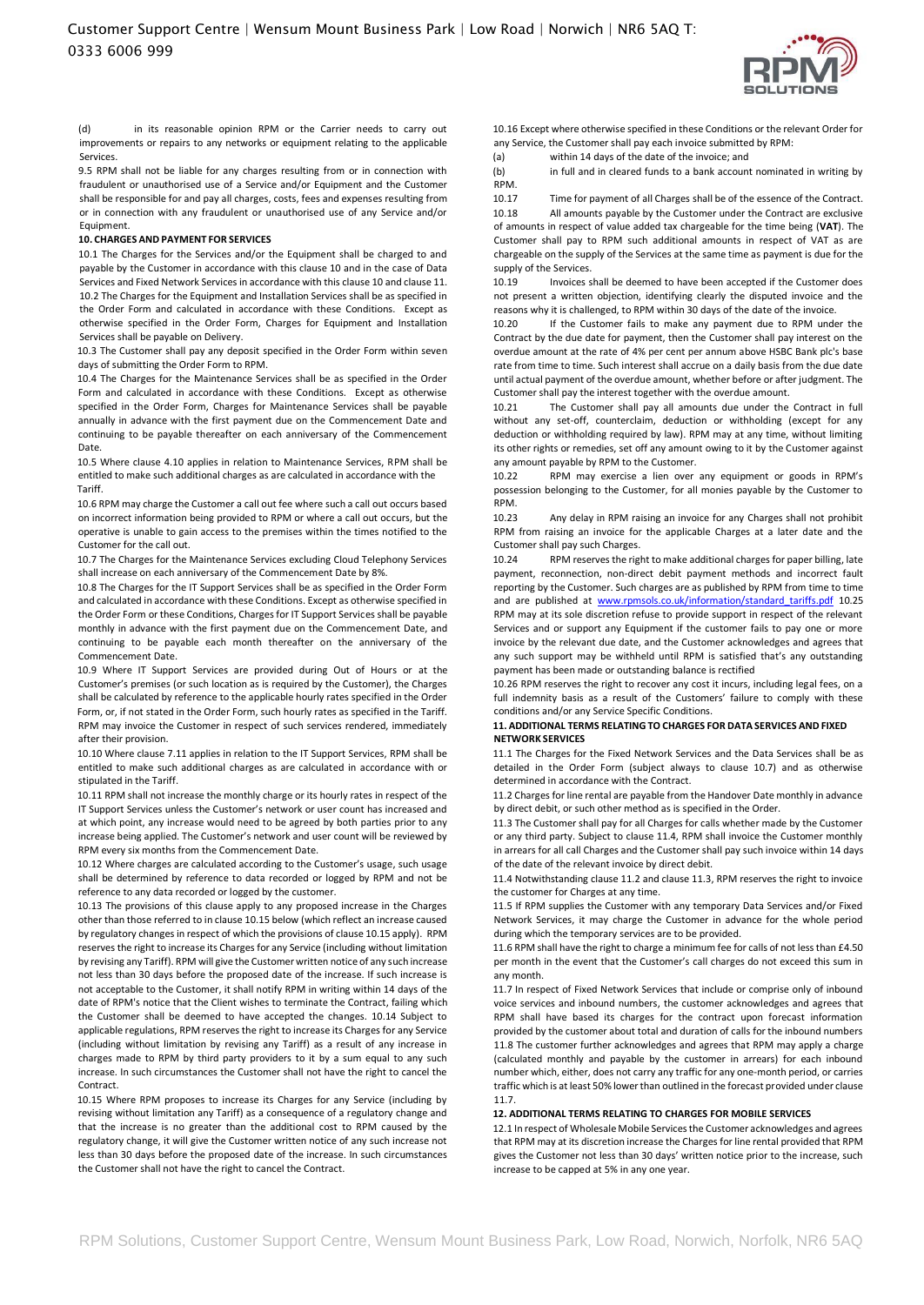

12.2 Charges in respect of calls are subject to fluctuation or change by RPM without notice to the Customer.

#### **13. CANCELLATION CHARGES**

If the Customer cancels a Service, RPM may charge and the Customer shall pay a fee in respect of each such cancellation (**Cancellation Fee**).

#### **14. TERMS APPLICABLE TO THE HIRE OF EQUIPMENT**

The terms in this clause 14 shall apply only where the Customer enters into a Hire Agreement.

14.1 The Customer agrees to hire from RPM the Equipment on the terms set out in this clause 14. The Hire Agreement shall come into effect on the date it is signed by RPM and will, subject to clause 14.33, continue for the Minimum Hire Period and will continue thereafter until it is terminated in accordance with clause 14.2.

14.2 The Customer may terminate the Hire Agreement at the end of the Minimum Hire Period by giving one (1) month's written notice to expire at the end of the Minimum Hire Period, or at any time thereafter by giving RPM three (3) months' written notice. On termination of the Hire Agreement, the Customer shall return the Equipment to RPM in accordance with clause 14.37 below.

## **DELIVERYOF EQUIPMENT AND INSPECTION**

14.3 Unless otherwise agreed, RPM shall deliver the Equipment to the installation address as specified in the Hire Agreement. The Customer is responsible for taking delivery of the Equipment and checking that all the details specified in the Hire Agreement are correct. The Customer shall inspect the Equipment on delivery and shall notify RPM in writing of any defect within five (5) Business Days of delivery, failing which, the Customer will be deemed to have accepted the Equipment as satisfactory and fit in all respects whether or not the Customer has signed for the Equipment. Any dates stipulated for delivery of the Equipment are estimates and time shall not be of the essence.

#### **RENTAL PAYMENTS**

14.4 The Customer will pay the first Rental Payment, the subsequent Rental Payments, the Administration Fee and the Annual Service Fee at the times specified in the Hire Agreement.

14.5 Punctual payments in full is a condition of and is essential to the Hire Agreement. It is an essential condition of the Hire Agreement that all Rental Payments be paid by direct debit. If the Customer stops paying by direct debit and pays by some other method, RPM shall be entitled to increase each Rental Payment by 3% to cover its additional administration costs.

14.6 All payments to be made by the Customer under or in connection with the Hire Agreement shall be made without demand and shall be paid without deduction, setoff, counterclaim or withholding whatsoever.

14.7 It is a condition of the Hire Agreement that all Rental Payments be paid, including during any period in which the Equipment is not working, is not in the Customer's possession, is unserviceable or is unusable, and regardless or any problems or disputes relating to any Services or consumables or failure by RPM to supply them.

14.8 The Customer shall pay interest on all sums payable under or in connection with the Hire Agreement which are overdue at a maximum rate of 5% above HSBC Bank plc's base rate from time to time or £40 plus VAT, whichever is higher, with such interest being payable monthly and accruing from the due date until actual payment of the overdue amount, whether before or after judgment.

14.9 The Customer shall pay VAT on all amounts due under or in connection with the Hire Agreement at the rate which applies on the date such payment is due.

14.10 RPM is entitled to charge the Customer for the costs and expenses RPM may incur in enforcing the Hire Agreement following a breach by the Customer and such charges must be paid by the Customer on demand.

### **USE OF EQUIPMENT**

14.11 The Customer shall keep the Equipment maintained in good repair and safely at the location specified in the Hire Agreement and may not move it elsewhere without obtaining RPM's prior written consent. The Customer shall notify RPM immediately if the Customer changes its address.

14.12 The Customer will ensure that the Equipment is used in accordance with the manufacturer's operating instructions and in accordance with all applicable laws, statutes and regulations in a safe and proper manner.

14.13 The Customer is responsible for any loss or damage to the Equipment (except fair wear and tear) even if caused by acts or events outside the Customer's control, from delivery of the Equipment until it is recovered by RPM. The Customer shall give RPM prompt written notice of any loss or damage to the Equipment.

14.14 The Customer shall indemnify and keep indemnified RPM, its agents and its contractors against all claims, damage, loss, costs and expenses (including legal expenses on a full indemnity basis) arising directly or indirectly from the Customer's possession or use of the Equipment except for injury or death caused by the negligence of RPM, its agents or its contractors. This indemnity will survive and remain in full force and effect should the Hire Agreement be terminated.

14.15 The Customer shall permit RPM or its authorised representatives at all reasonable times to access or enter the premises in order to inspect and test the Equipment.

14.16 The Customer shall not alter or make additions or replacements to the Equipment without prior written consent from RPM. The Customer will not allow the

Equipment to become annexed or connected to any other equipment or to become affixed to any land, building or heritage so as to become a fixture or fitting.

14.17 The Customer shall at all times during the Hire Period, maintain, pay or otherwise be responsible for any and all licence fees, fines, duties, permits, insurance premiums or other payment that is required for the Equipment and which are not included in the Hire Agreement.

14.18 The Customer will not sub-hire, sell, lend, assign, mortgage, charge, pledge or otherwise deal with the Equipment.

**INSURANCE**

14.19 The Customer shall keep the Equipment continuously insured with a reputable insurer under a full comprehensive policy of insurance, covering the Equipment against all insurable risks (including third party and public liability claims) to an amount the greater of the full replacement value of the Equipment and the amount that would be payable under clause 14.24 (b) to settle the Hire Agreement. The Customer must arrange for RPM to be noted on the insurance policy and be named as loss payee. Upon request, the Customer must produce acceptable evidence of the insurance policy. The Customer must comply in all respects with the terms and conditions of the relevant insurance policy or policies.

14.20 If satisfactory evidence of insurance is not provided to RPM, RPM has the right (but not the obligation) to either:

(a) arrange insurance of the Equipment for the Customer; or

(b) insure the Equipment for a suitable period at the Customer's expense. For the avoidance of doubt, the Customer acknowledges and agrees that if RPM insures the Equipment, the Customer shall have no rights under such insurance policy and RPM may increase the Rental Payments accordingly.

14.21 In the event that RPM insures the Equipment, RPM may charge the Customer a fee to cover the costs of RPM doing so (Fee), which shall be subject to VAT. Such Fee shall be collected from the Customer by instalments at the same time as the Rental Payments become due. The payment of the Fee shall be subject to RPM giving prior written notice of the amount of the Fee, the VAT thereon and the frequency of payments that shall be required to be made by the Customer. The Customer must promptly provide to RPM all information that RPM may reasonably require in connection with such insurance including for the avoidance of doubt all information required to effect such policy and to enable RPM to make a claim under it. In the event that RPM makes a claim, you the customer must make every reasonable effort to protect the Equipment from further loss.

14.22 Notwithstanding the foregoing, the Customer may arrange its own insurance at any time.

14.23 If the Customer makes an insurance claim it shall notify RPM immediately and shall not settle any claims without RPM's prior written consent. The Customer shall hold on trust for RPM any money paid to the Customer under any insurance policy relating to the Equipment and hereby irrevocably authorises RPM to receive such money from any insurance company and to agree the amount of any claim with the insurance company or any other person and receive payment from them.<br>14.24

If the Equipment is damaged, stolen or cannot be economically rectified and there is a total loss claim, the Customer shall notify RPM immediately and shall either:

(a) with RPM's prior written permission, replace the Equipment at the Customer's own expense and continue with the Hire Agreement and RPM will give the Customer any relevant insurance monies it receives; or

(b) settle the Hire Agreement by paying RPM an amount equal to the sum calculated under clause 14.35 plus an amount which RPM anticipated the Equipment would be worth on expiry of the Minimum Hire Period (the Residual Value). RPM will deduct the amount received from insurers in respect of any relevant insurance settlement, from the amount the Customer owes to RPM.

# **WARRANTIES AND LIABILITY**

14.25 The Customer acknowledges and agrees that the essential function of RPM is to provide Equipment selected by the Customer from a manufacturer chosen by the Customer. The Customer further acknowledges and agrees that, where RPM is not the supplier, the supplier and any of its sales force are not agents of RPM and are in no way authorised to give warranties or make promises or representations binding on RPM.

14.26 The Customer acknowledges and accepts that there is a risk that the Equipment may not be of satisfactory quality. Where RPM has financed the Equipment, the risk of the Equipment not being of satisfactory quality may be borne by RPM, by the Customer, by an intermediary or by an insurer. The parties confirm that the allocation of risk is a matter of agreement and that they have agreed that it shall be borne by the Customer, save to the extent that RPM has been able to obtain a right of recourse against the supplier and have been able to pass that right to the Customer via an assignment or under the Contracts (Rights of Third Parties) Act 1999. 14.27 It is the Customer's responsibility to obtain the benefit of all warranties given by the manufacturer of the Equipment (which may be subject to the limitations and exclusions contained in the manufacturer's standard terms), insofar as such benefit is capable of being transferred to the Customer. If the Customer fails to obtain from the manufacturer of the Equipment express warranties about the Equipment, RPM will endeavour, at the Customer's request and cost, to transfer to the Customer the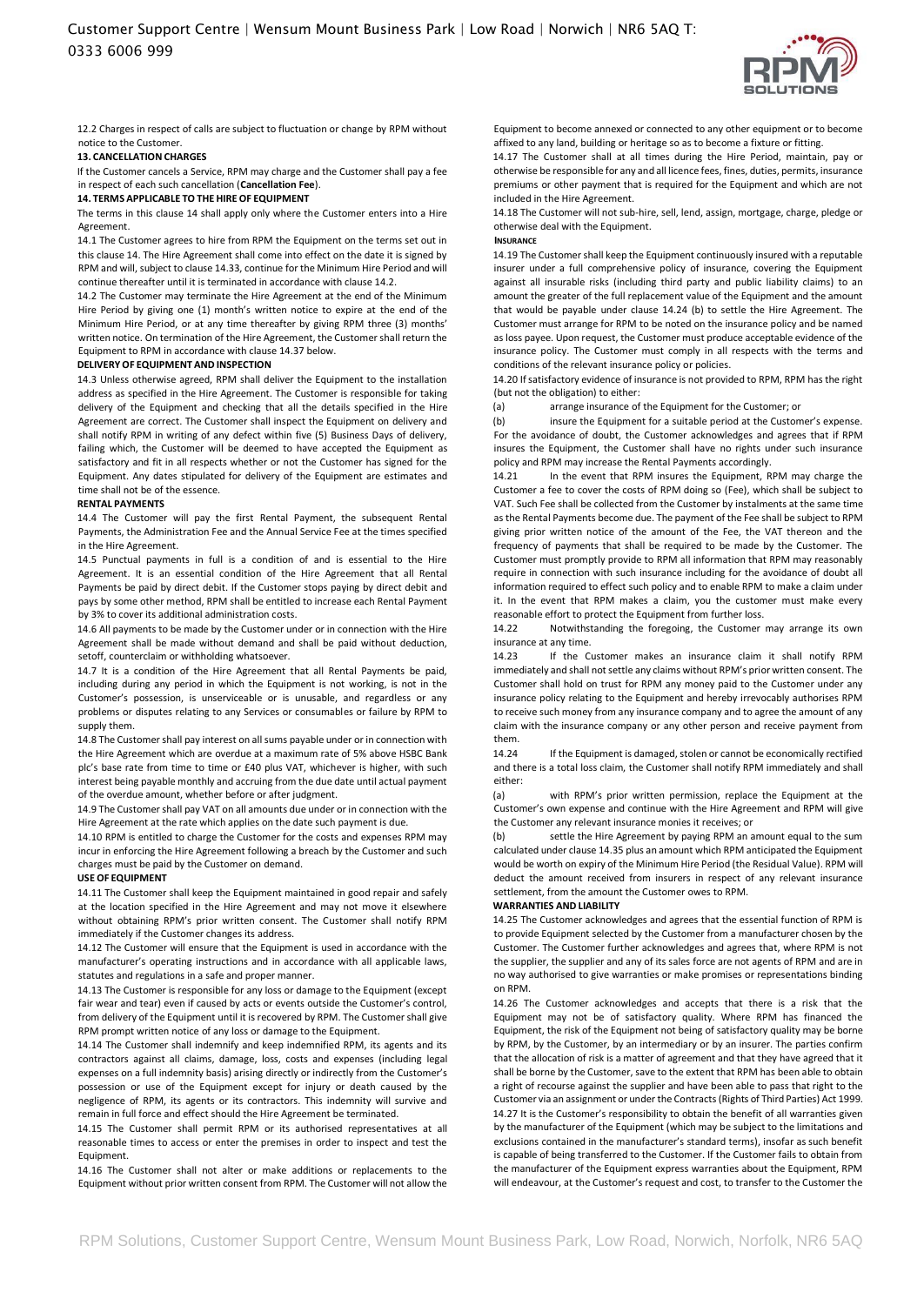

benefits of any manufacturer's express warranties given to RPM in respect of the Equipment.

14.28 Both parties agree that, subject as expressly provided in the Hire Agreement, all warranties, conditions and other terms implied by statute or common law are excluded to the fullest extent permitted by law.

14.29 If the law requires a term to be implied into the Hire Agreement, both parties acknowledge and agree that RPM shall not be liable for any breach of such implied term, because:

(a) if the risk of breach of any such terms had been allocated to RPM, a higher Rental Payment would have been charged;

(b) RPM is not in a position to evaluate and therefore insure against the risk of such a breach, whereas the Customer is in a better position to do so; and

(c) because the Customer has selected and chosen the Equipment and the manufacturer.

14.30 RPM shall not be liable to the Customer:

(a) in contract, tort or otherwise for loss, injury or damage arising by reason of any defects in the Equipment, whether such defects are latent or apparent on examination (other than liability for death or personal injury arising from RPM's negligence);

(b) for any statement, term, condition, warranty or representation made by any dealer, agent, broker or other person through whom this transaction may have been introduced, negotiated or conducted and persons other than those employed by RPM have no authority, express or implied, to act as RPM's agent;

(c) either for any loss whatever suffered by the Customer as a result of the Equipment or any part of the Equipment being unusable or to supply any replacement equipment during any period when the Equipment or part of it is unusable;

(d) for any loss or damage incurred or sustained by the Customer in consequence of RPM terminating the hiring under clause 14.33 or in re-taking possession of the Equipment.

14.31 The provisions of clauses 16.1 and 16.2 shall apply in respect of RPM's liability to the Customer under or in connection with the Hire Agreement, with any references to "Contract" within said clauses being replaced with "Hire Agreement". 14.32 Subject to clause 14.31, RPM's total aggregate liability to the Customer under the Hire Agreement shall not exceed a sum equivalent to the total Rental Payments paid by the Customer at the time such liability arises.

#### **TERMINATION OF HIRE AGREEMENT**

14.33 RPM may terminate the Hire Agreement and the hiring of the Equipment thereunder immediately on giving written notice to the Customer and RPM may repossess the Equipment if:

(a) the Customer fails to pay any amount due under the Hire Agreement or any other agreement with RPM or any other company in our group of companies within seven (7) days of it becoming due;

(b) the Customer fails to perform any other obligations under the Hire Agreement or any other agreement with RPM or any other company in THE RPM group of companies and if remediable, fails to remedy it within seven (7) days of RPM giving written notice specifying the breach;

(c) the Customer ceases or threatens to cease trading, enters into a voluntary arrangement, has a bankruptcy petition presented against it or makes any arrangement with its creditors;

(d) the Customer ceases or threatens to cease trading, has an administrator or receiver appointed or enters into any form of liquidation;

(e) the Customer allows a judgment to remain unsatisfied for seven (7) days or allows its assets to be seized under a court judgment;

(f) the Customer undergoes a change in control (whether direct or indirect) or the Customer's present holding company ceases to be the legal and beneficial owner (free from encumbrances) of the whole or any part of your issued share capital from time to time or the Customer's assets are transferred to another party; or (g) the Customer, being an individual, has a petition for a bankruptcy order or sequestration made against him, dies, is subject to an order for the administration of his estate, grants a trust deed for the benefit of his creditors or enters into any composition contract with his creditors; or

(h) the Customer, being a partnership, is dissolved or has a judicial factor appointed to it or becomes subject to any of the events set out above in clause 14.33 (g); (i) any event occurs which has or is likely to have in RPM's sole opinion a material adverse effect on the Customer's business, properties or condition, financial or otherwise, or on the Customer's ability to duly perform and observe any of its obligations under the Hire Agreement;

(j) the Customer makes any statement, representation or warranty under or in relation to the Hire Agreement or any other agreement with RPM which is or becomes materially incorrect; or

(k) the Customer or any of the Customer's partners or anyone who guaranteed the Customer's obligations under the Hire Agreement or any other company in the Customer's group of companies commits or suffers any of the events specified in 14.33(a) to (j) above.

#### **CONSEQUENCES OF TERMINATION**

14.34 If the Customer terminates the Hire Agreement in accordance with clause 14.2, in addition to providing the stipulated written notice, the Customer shall pay to RPM the amounts stipulated in clauses 14.35(a) and 14.35(b) without deduction. 14.35 If the Hire Agreement is terminated in accordance with either of clause 14.24(b), 14.33 or 14.34, the Customer shall pay to RPM as a debt:

(a) any Rental Payments and other charges already due at the date of termination;

(b) all remaining Rental Payments (excluding future Charges for Maintenance Services, where applicable) which would have become due for the full Hire Period less a discount of 3% per annum on the amount of all such Rental Payments as a credit to the Customer to reflect the fact that RPM has become entitled to receive payment early;

- (c) all other losses, costs, charges and expenses RPM incurs in connection with the premature termination of any funding commitments related to the Hire Agreement; less
- (d) in the event of termination under clause 14.33 only and when the Equipment is returned to RPM and the Residual Value is zero, the net proceeds of any sale of the Equipment by RPM after deduction of RPM's expenses.

14.36 Upon termination of the Hire Agreement (other than upon the occurrence of a total loss), the Customer agrees to return the Equipment to RPM in accordance with clause 14.37.

### **RETURN OF EQUIPMENT**

14.37 Upon termination of the Hire Agreement (other than upon the occurrence of a total loss), the Customer shall at its expense, de-install and return the Equipment in its original condition and working order (except fair wear and tear) to RPM, having cleared it of all data or other personal information, no later than five (5) Business Days following termination to such UK address as specified by RPM.

14.38 If the Customer fails to return the Equipment in accordance with clause 14.37: (a) RPM may enter any premises where it reasonably believes the Equipment to be located and remove it. The Customer shall reimburse RPM for all costs and expenses incurred in doing so.

(b) The Customer will pay to RPM on demand an amount equal to the Rental Payments (excluding any Charges for Maintenance Services) until the Customer complies with clause 14.37.

## **MAINTENANCE**

14.39 Where the Customer has indicated in the Hire Agreement that it requires RPM to provide Maintenance Services, the Maintenance Services shall be provided by RPM pursuant to the terms and conditions set out in clause 4.

## **NON-REGULATED AGREEMENT**

14.40 If the Customer is a body corporate or a partnership of more than 3 persons, or if the Customer enters the Hire Agreement wholly or predominantly for business purposes and the total (including VAT) of the payments the Customer must make thereunder exceeds £25,000 (or such other limit as may from time to time be prescribed by the regulations made under the provisions of the Consumer Credit Act 1974 (**Act**)) then, any statement or notice in the Hire Agreement is not regulated by the Act and shall **not** apply to the Customer.

### **USE OF YOUR INFORMATION**

14.41 RPM shall use information collected about the Customer, which may include Personal Data, to process the Hire Agreement and also for any ongoing maintenance and administrative purposes related to the hiring of equipment by the Customer, including (without limitation) account management and debt recovery (**Purposes**). Information collected will be held in accordance with the Data Protection Act 1998 and RPM will only disclose it to the principal lessor, Tower Leasing Limited, as well as to any other company in any corporate group of which RPM is a member, to any company, business or intermediary associated with RPM and to any third party to whom RPM may assign or transfer any of the rights under the Hire Agreement, for use in connection with the Purposes. RPM may also disclose the information to third party service providers engaged by RPM from time to time. 14.42 The provisions of clause 15.3 shall apply to the Hire Agreement.

#### **GENERAL**

14.44 No failure or delay by RPM to exercise any right or remedy under the Hire Agreement constitute a waiver of that or any other right or remedy.

14.45 Any notice required under the Hire Agreement must be in writing and delivered by hand or sent by post to the relevant address stated in the Hire Agreement or such other address as is notified by either party to the other. Any notice is deemed served on the same day if it is delivered by hand or two days after the date it was posted.

14.46 If the Customer consists of two or more parties, each shall be responsible for the whole obligations of the Hire Agreement as if the same had been entered into separately between RPM and each of them. Any notice given by RPM to any one of such persons shall suffice as being good notice given by RPM to all such persons.

14.47 RPM shall be entitled to assign or transfer all or any of its rights and duties under the Hire Agreement. The Customer shall not assign, transfer, hold on trust or otherwise dispose of any of the Customer's rights and/or obligations under the Hire Agreement, without the prior written consent of RPM.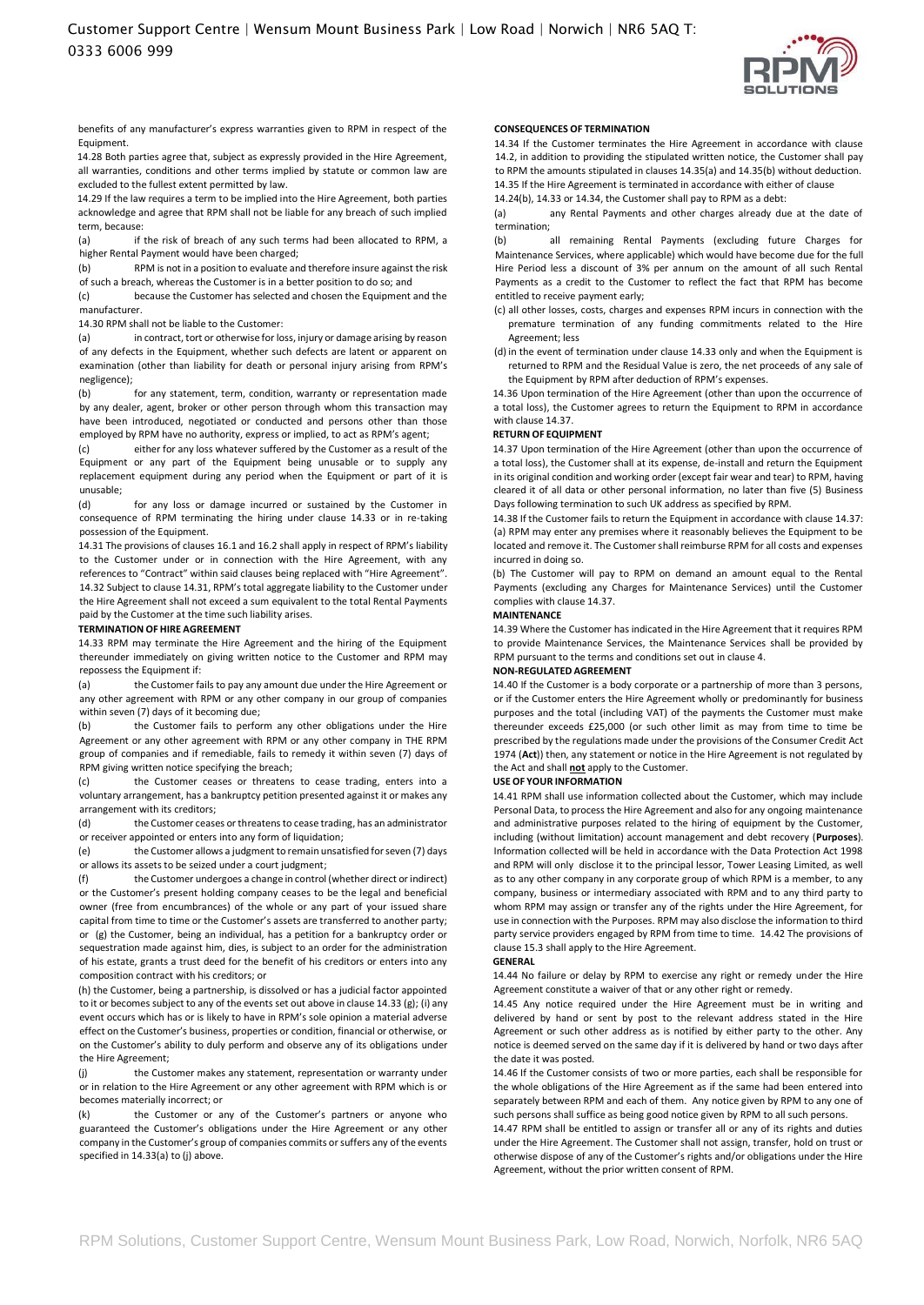

14.48 The Hire Agreement (including the terms and conditions set out in this clause 14) is the whole agreement regulating the rights and liabilities between RPM and the Customer, in relation to the Equipment and its hiring. Any other statement or matter will only be binding if it is in writing and has been signed by an authorised representative of RPM and the Customer.

14.49 The Customer acknowledges and agrees that any person who is not a party to the Hire Agreement (other than an assignee of RPM) shall have no right to enforce any of its terms under the Contracts (Right of Third Parties) Act 1999.

14.50 The Hire Agreement and all claims and disputes between the parties arising out of or in connection with the Hire Agreement (whether or not contractual in nature) shall be governed by and construed in accordance with English law and the parties submit to the exclusive jurisdiction of the English courts.

#### **15. CONFIDENTIALITY AND DATA PROTECTION**

15.1 A party (**receiving party**) shall keep in strict confidence all technical or commercial know-how, specifications, or initiatives which are of a confidential nature and have been disclosed to the receiving party by the other party (**disclosing party**), its employees, agents or subcontractors, and any other confidential information concerning the disclosing party's business, its products and services which the receiving party may obtain. The receiving party may disclose such of the disclosing party's confidential information as is required to be disclosed by law, any governmental or regulatory authority or by a court of competent jurisdiction. This clause 15 shall survive termination of the Contract.

15.2 The Customer agrees that RPM may use the Personal Data provided to RPM to:

- (a) provide any Services;
- (b) process payment for such Services; and

(c) inform the Customer about similar products or services that RPM provide.

15.3 The Customer agrees that RPM may pass its Personal Data and other information about the Customer to credit reference agencies and that RPM may keep a record of any search obtained in respect of a Customer from a credit reference agency.

15.4 Further terms relating to Data Protection are set out in the RPM Data Processing Schedule which forms part of these Conditions.

## **16. LIMITATION OF LIABILITY**

16.1 Nothing in the Contract shall limit or exclude RPM's liability for: (a) death or personal injury caused by its negligence, or the negligence of its employees, agents or subcontractors; (b) fraud or fraudulent misrepresentation by RPM; or

(c) breach of the terms implied by section 2 of the Supply of Goods and Services Act 1982 (title and quiet possession).

16.2 Subject to clause 16.1, RPM shall not be liable to the Customer, whether in contract, tort (including negligence), for breach of statutory duty, or otherwise, arising under or in connection with the Contract for:

- (a) loss of profits;
- (b) loss of sales or business;
- (c) loss of agreements or contracts;
- (d) loss of anticipated savings;
- (e) loss of or damage to goodwill;

(f) loss of use or corruption of software, data or information; (g) any indirect or consequential loss.

16.3 Subject to clause 16.1 and clause 16.2, RPM's total liability to the Customer, whether in contract, tort (including negligence), for breach of statutory duty, or otherwise, arising under or in connection with this agreement shall, in respect of all claims (connected or unconnected) in any consecutive 12 (twelve) month period, be limited to the equivalent of the total Charges paid by the Customer in that period for the Equipment and/or the relevant Service in respect of which the claim arose.

16.4 The terms implied by sections 3 to 5 of the Supply of Goods and Services Act 1982 are, to the fullest extent permitted by law, excluded from this agreement. 16.5 If the Customer is a consumer, nothing in these Conditions shall prejudice its statutory rights.

16.6 This clause 16 shall survive termination of the Contract.

#### **17. TERMINATION**

17.1 Without limiting its other rights or remedies, RPM may terminate the Contract (in whole or in part) without further liability to the Customer by giving the Customer not less than 30 days written notice.

17.2 Without limiting its other rights or remedies, RPM may terminate the Contract (in whole or in part) with immediate effect by giving written notice to the Customer if:

(a) the Customer commits a material breach of any term of the Contract and (if such a breach is remediable) fails to remedy that breach within 10 Business Days of the Customer being notified in writing to do so;

(b) the Customer suspends, or threatens to suspend, payment of its debts or is unable to pay its debts as they fall due or admits inability to pay its debts or (being a company or limited liability partnership) is deemed unable to pay its debts within the meaning of section 123 of the Insolvency Act 1986 or (being an individual) is deemed either unable to pay its debts or as having no reasonable prospect of so doing, in either case, within the meaning of section 268 of the Insolvency Act 1986

or (being a partnership) has any partner to whom any of the foregoing apply; (c) the Customer commences negotiations with all or any class of its creditors with a view to rescheduling any of its debts, or makes a proposal for or enters into any compromise or arrangement with its creditors other than (where a company) for the sole purpose of a scheme for a solvent amalgamation of the Customer with one or more other companies or the solvent reconstruction of the Customer; (d) a petition is filed, a notice is given, a resolution is passed, or an order is made, for or in connection with the winding up of the Customer (being a company) other than for the sole purpose of a scheme for a solvent amalgamation of the Customer with one or more other companies or the solvent reconstruction of the Customer; (e) the Customer (being an individual) is the subject of a bankruptcy petition or order;

(f) a creditor or encumbrancer of the Customer attaches or takes possession of, or a distress, execution, sequestration or other such process is levied or enforced on or sued against, the whole or any part of its assets and such attachment or process is not discharged within 10 Business Days;

(g) an application is made to court, or an order is made, for the appointment of an administrator or if a notice of intention to appoint an administrator is given or if an administrator is appointed over the Customer (being a company);

(h) the holder of a qualifying floating charge over the assets of the Customer (being a company) has become entitled to appoint or has appointed an administrative receiver;

(i) a person becomes entitled to appoint a receiver over the assets of the Customer or a receiver is appointed over the assets of the Customer;

(j) any event occurs, or proceedings are taken with respect to the Customer in any jurisdiction to which it is subject that has an effect equivalent or similar to any of the events mentioned in clause 17.2(b) to clause 17.2(i) (inclusive); (k) the Customer suspends or ceases, or threatens to suspend or cease, to carry on all or a substantial part of its business;

(l) the Customer's financial position deteriorates to such an extent that in RPM's opinion the Customer's capability to adequately fulfil its obligations under the Contract has been placed in jeopardy; or

(m) the Customer (being an individual) dies or, by reason of illness or incapacity (whether mental or physical), is incapable of managing his own affairs or becomes a patient under any mental health legislation.

17.3 Without limiting its other rights or remedies, RPM may terminate the Contract (in whole or in part) with immediate effect by giving written notice to the Customer if the Customer fails to pay any amount due under the Contract on the due date for payment and fails to pay all outstanding amounts within 30 Business Days after being notified in writing to do so.

17.4 Without limiting its other rights or remedies, RPM may suspend provision of the Services under the Contract or any other contract between the Customer and RPM if the Customer becomes subject to any of the events listed in clause 17.2(b) to clause 17.2(m), or RPM reasonably believes that the Customer is about to become subject to any of them, or if the Customer fails to pay any amount due under this Contract on the due date for payment.

#### **18. CONSEQUENCES OF TERMINATION**

18.1 On termination of the Contract for any reason:

the Customer shall immediately pay to RPM all of RPM's outstanding unpaid invoices and interest and, in respect of Services supplied but for which no invoice has been submitted, RPM shall submit an invoice, which shall be payable by the Customer immediately on receipt;

(b) the Customer shall return any Equipment which has not been fully paid for. If the Customer fails to do so, then RPM may enter the Customer's premises and take possession of the Equipment. Until it has been returned, the Customer shall be solely responsible for the safe keeping of such Equipment and will not use it for any purpose not connected with the Contract;

(c) the accrued rights, remedies, obligations and liabilities of the parties as at expiry or termination of the Contract shall be unaffected, including the right to claim damages in respect of any breach of the Contract which existed at or before the date of termination or expiry; and

(d) clauses which expressly or by implication survive termination shall continue in full force and effect.

18.2 Where the Customer is a Small Business Customer, the Customer may terminate a Contract for Fixed Network Services or Data Services at any time prior to commencement of the supply of such Services.

## **19. FORCE MAJEURE**

19.1 For the purposes of this Contract, **Force Majeure Event** means an event beyond the reasonable control of RPM including but not limited to strikes, lock-outs or other industrial disputes (whether involving the workforce of RPM or otherwise), failure of a utility service (including without limitation street cabling, network or infrastructure failure or fault), failure of a transport network, act of God, war, riot, civil commotion, malicious damage, compliance with any law or governmental order, rule, regulation or direction, accident, breakdown of plant or machinery, fire, flood, storm or default of suppliers, subcontractors or utility suppliers. 19.2 RPM shall not be liable to the Customer as a result of any delay or failure to perform its obligations under this Contract as a result of a Force Majeure Event.